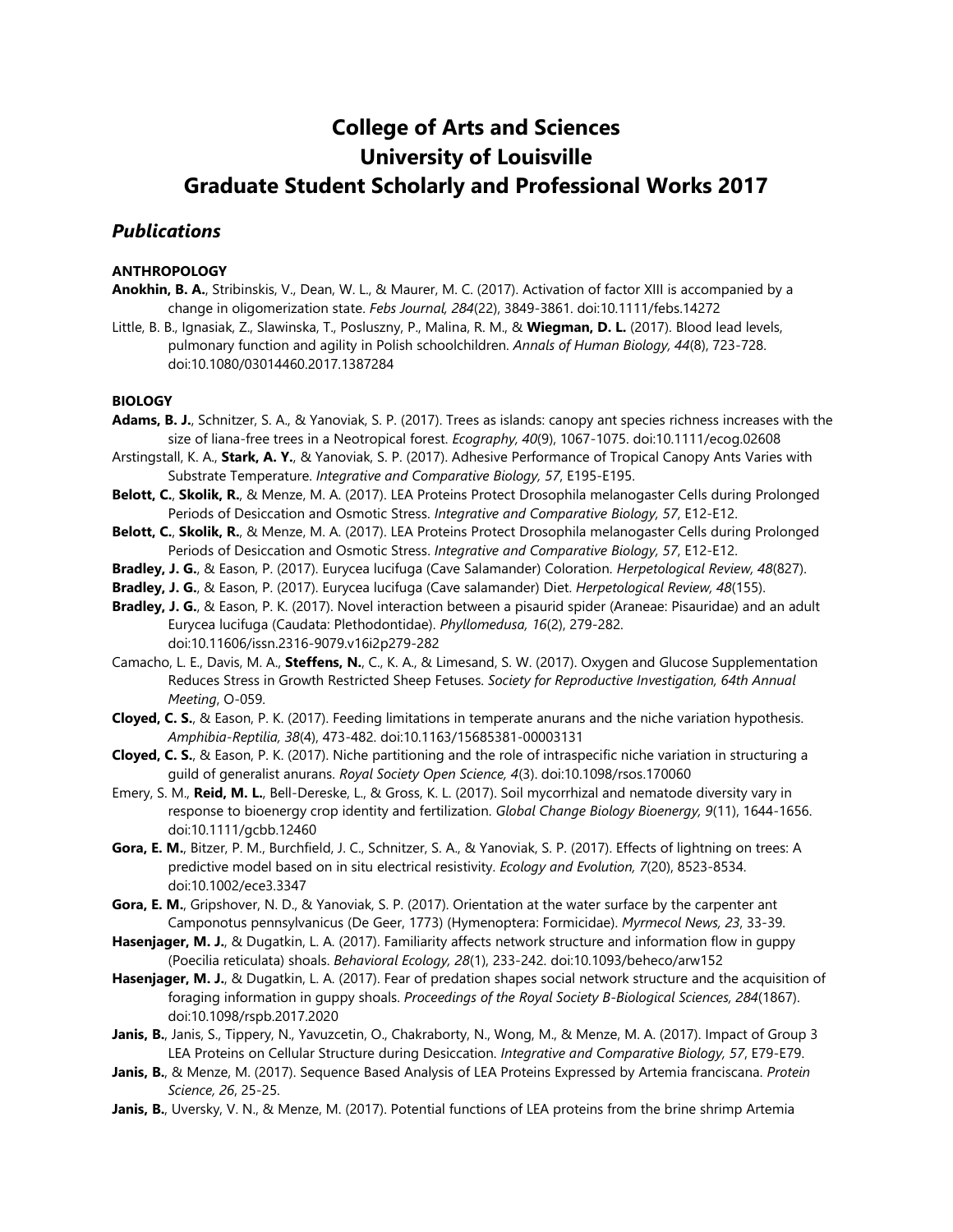franciscana - anhydrobiosis meets bioinformatics. *Journal Biomolecular Structure Dynamics*, 1-19. doi:10.1080/07391102.2017.1387177

- Keller, A. V., Rees, K., **Prince, D. C.**, Morehouse, J., Shum-Siu, A., & Magnuson, D. S. K. (2017). Dynamic Range of Motion Hinlimb Stretching Disrupts Locomotor Function in Rats with Moderate Subacute Spinal Cord injuries. *J. Neurotrauma, 34*, 2086-2091.
- Keller, A. V., Wainwright, G., Shum-Siu, A., **Prince, D. C.**, Hoeper, A., Martin, E., & Magnuson, D. S. K. (2017). Disruption of Locomotion in Response to Hindlimb Muscle Stretch at Acute and Chronic Time Points after a Spinal Cord Injury in Rats. *J. Neurotrauma, 34*, 661-670.
- **Kuppireddy, V. S.**, Uversky, V. N., Toh, S. S., **Tsai, M. C.**, **Beckerson, W. C.**, Cahill, C., . . . Perlin, M. H. (2017). Identification and Initial Characterization of the Effectors of an Anther Smut Fungus and Potential Host Target Proteins. *International Journal of Molecular Sciences, 18*(11). doi:10.3390/ijms18112489
- Lucas, J., **Gora, E.**, & Alonso, A. (2017). A view of the global conservation job market and how to succeed in it. *Conservation Biology, 31*, 1223-1231.
- **Perkins, M.**, & Eason, P. (2017). Nerodia erythrogaster (Plain-bellied Watersnake). Diet. *Herpetological Review, 47*(215-216).
- Perlin, M. H., **Beckerson, W. C.**, **Gopinath, A.**, & Cobbs, G. (2017). *Molecular and Cellular Genetics: Laboratory Studies (Preliminary Edition)*: Cognella Academic Publishing.
- **Persons, W. E.**, & Eason, P. (2017). Human activity and habitat type affect perceived predation risk in urban white-footed mice (Peromyscus leucopus). *Ethology, 123*(5), 348-356. doi:10.1111/eth.12604
- **Reid, M. L.**, & Emery, S. M. (2017). Native and exotic foundation grasses differ in traits and responses to belowground tri-trophic interactions. *Plant Ecology, 218*(2), 173-183. doi:10.1007/s11258-016-0675-9
- Roux, D., Schaefers, M. M., **Clark, B. S.**, Weatherholt, M., Thomas, K., Renauld, D., . . . Yoder-Himes, D. (2017). A Putative Lateral Flagella of the Cystic Fibrosis Pathogen Burkholderia dolosa Regulates Swimming Motility and Host Cytokine Production. *PLoSONE*.
- Roux, D., Weatherholt, M., **Clark, B. S.**, Gadjeva, M., Renauld, D., Scott, D., . . . Yoder-Himes, D. (2017). Host Immune Recognition of the Epidemic Cystic Fibrosis Pathogen Burholderia dolosa. *Infection and Immunity*.
- **Short, N. A.**, Lamont, R. J., & Ewald, P. W. (2017). Effects of ethanol on Porphyromonas gingivalis in planktonic and biofilm monocultures. *American Journal of Human Biology, 29*(2).
- Spicer, M. E., **Stark, A. Y.**, Adams, B. J., Kneale, R., Kaspari, M., & Yanoviak, S. P. (2017). Thermal constraints on foraging of tropical canopy ants. *Oecologia, 183*(4), 1007-1017. doi:10.1007/s00442-017-3825-4
- **Stark, A. Y.**, Adams, B. J., Fredley, J. L., & Yanoviak, S. P. (2017). Out on a limb: Thermal microenvironments in the tropical forest canopy and their relevance to ants. *Journal of Thermal Biology, 69*, 32-38. doi:10.1016/j.jtherbio.2017.06.002
- **Toh, S. S.**, Chen, Z. H., Schultz, D. J., Cuomo, C. A., & Perlin, M. H. (2017). Transcriptional analysis of mating and pre-infection stages of the anther smut, Microbotryum lychnidis-dioicae. *Microbiology-Sgm, 163*(3), 410-420. doi:10.1099/mic.0.000421
- **Wells, R. L.**, Murphy, S. K., & Moran, M. D. (2017). Habitat modification by the leaf-cutter ant, Atta cephalotes, and patterns of leaf-litter arthropod communities. *Environmental Entomology, 46*, 1264-1274.
- Yanoviak, S. P., **Gora, E. M.**, Burchfield, J. M., Bitzer, P. M., & Detto, M. (2017). Quantification and identification of lightning damage in tropical forests. *Ecology and Evolution, 7*(14), 5111-5122. doi:10.1002/ece3.3095

#### **CHEMISTRY**

- **Allen, S. L.**, **Sharma, J. N.**, & Zamborini, F. P. (2017). Aggregation-Dependent Oxidation of Metal Nanoparticles. *Journal of the American Chemical Society, 139*(37), 12895-12898. doi:10.1021/jacs.7b05957
- **Billur, R.**, Ban, D., Sabo, T. M., & Maurer, M. C. (2017). Deciphering Conformational Changes Associated with the Maturation of Thrombin Anion Binding Exosite I. *Biochemistry, 56*(48), 6343-6354. doi:10.1021/acs.biochem.7b00970
- Brals, J., **Smith, J. D.**, **Ibrahim, F.**, Gallou, F., & Handa, S. (2017). Micelle-Enabled Palladium Catalysis for Convenient sp(2)-sp(3) Coupling of Nitroalkanes with Aryl Bromides in Water Under Mild Conditions. *Acs Catalysis, 7*(10), 7245-7250. doi:10.1021/acscatal.7b02653
- **Ebule, R.**, **Liang, S. Z.**, Hammond, G. B., & Xu, B. (2017). Chloride-Tolerant Gold(I)-Catalyzed Regioselective Hydrochlorination of Alkynes. *Acs Catalysis, 7*(10), 6798-6801. doi:10.1021/acscatal.7b02567
- **Haddad, A. Z.**, **Cronin, S. P.**, Mashuta, M. S., Buchanan, R. M., & Grapperhaus, C. A. (2017). Metal-Assisted Ligand-Centered Electrocatalytic Hydrogen Evolution upon Reduction of a Bis(thiosemicarbazonato)Cu(II)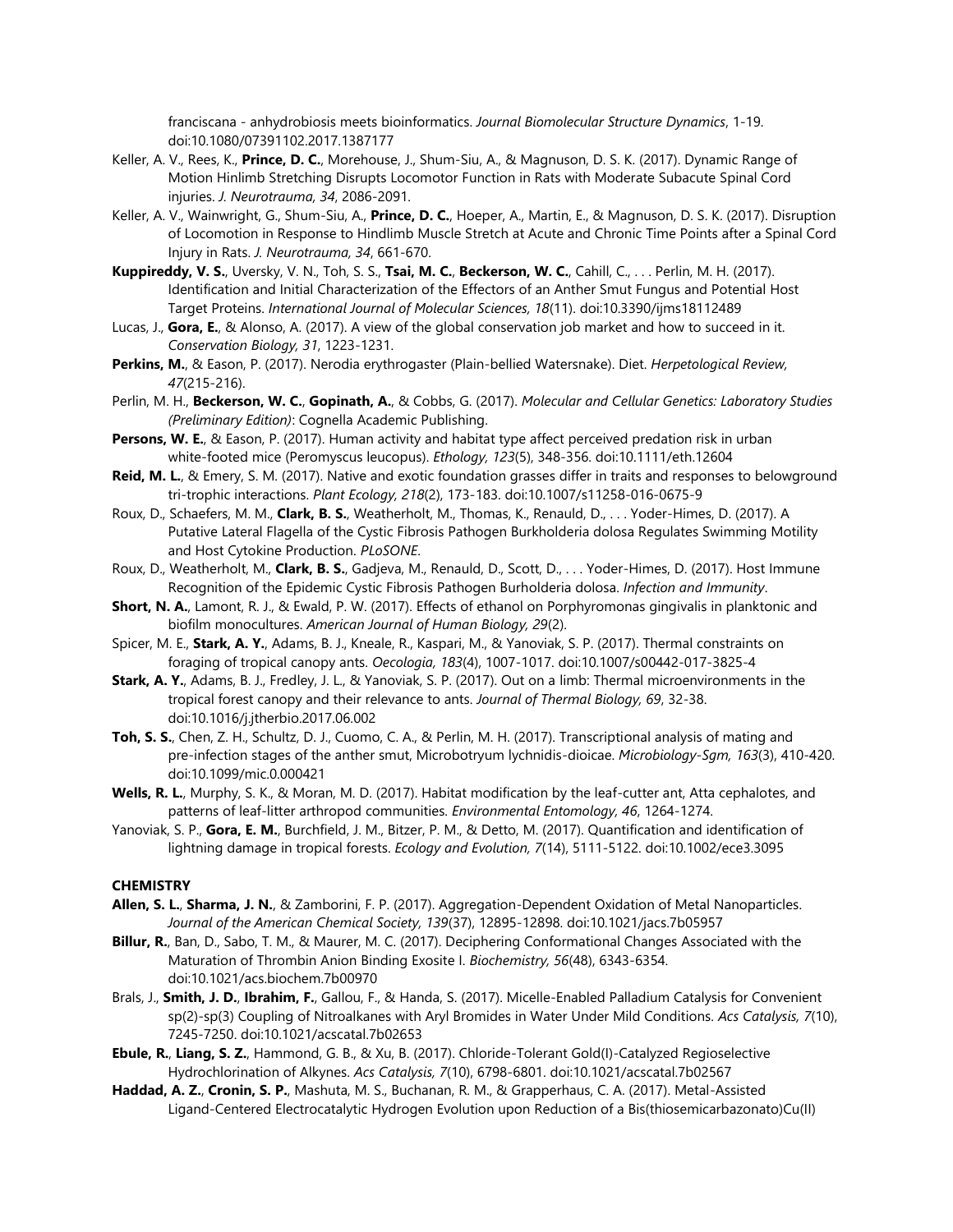Complex. *Inorganic Chemistry, 56*(18), 11254-11265. doi:10.1021/acs.inorgchem.7b01608

- **Hona, R. K.**, Huq, A., Mulmi, S., & Ramezanipour, F. (2017). Transformation of Structure, Electrical Conductivity, and Magnetism in AA ' Fe2O6-delta, A = Sr, Ca and A ' = Sr. *Inorganic Chemistry, 56*(16), 9716-9724. doi:10.1021/acs.inorgchem.7b01228
- **Jadhav, M. A.**, Goldsberry, W. N., Zink, S. E., Lamb, K. N., Simmons, K. E., Riposo, C. M., . . . Maurer, M. C. (2017). Screening cleavage of Factor XIII V34X Activation Peptides by thrombin mutants: A strategy for controlling fibrin architecture. *Biochimica Et Biophysica Acta-Proteins and Proteomics, 1865*(10), 1246-1254. doi:10.1016/j.bbapap.2017.07.001
- **Jain, R.**, Mashuta, M. S., Buchanan, R. M., & Grapperhaus, C. A. (2017). Electrocatalytic Hydrogen Evolution and Hydrogen Oxidation with a Ni(PS)(2) Complex. *European Journal of Inorganic Chemistry*(31), 3714-3719. doi:10.1002/ejic.201700590
- **Kumar, M.**, & Kozlowski, P. M. (2017). Electronic and structural properties of Cob(I)alamin: Ramifications for B-12-dependent processes. *Coordination Chemistry Reviews, 333*, 71-81. doi:10.1016/j.ccr.2016.11.010
- **Li, Z.**, **Ebule, R.**, Kostyo, J., Hammond, G. B., & Xu, B. (2017). HBr-DMPU: The First Aprotic Organic Solution of Hydrogen Bromide. *Chemistry-a European Journal, 23*(52), 12739-12743. doi:10.1002/chem.201703457
- **Liang, S. Z.**, Barrios, F. J., **Okoromoba, O. E.**, Hetman, Z., Xu, B., & Hammond, G. B. (2017). Bromofluorination of unsaturated compounds using DMPU/HF as a fluorinating reagent. *Journal of Fluorine Chemistry, 203*, 136-139. doi:10.1016/j.jfluchem.2017.07.016
- **Liang, S. Z.**, **Ebule, R.**, Hammond, G. B., & Xu, B. (2017). A Chlorinating Reagent Yields Vinyl Chlorides with High Regioselectivity under Heterogeneous Gold Catalysis. *Organic Letters, 19*(17), 4524-4527. doi:10.1021/acs.orglett.7b02101
- **Liang, S. Z.**, Hammond, G. B., & Xu, B. (2017). Hydrogen Bonding: Regulator for Nucleophilic Fluorination. *Chemistry-a European Journal, 23*(71), 17850-17861. doi:10.1002/chem.201702664
- Lodowski, P., Ciura, K., **Toda, M. J.**, Jaworska, M., & Kozlowski, P. M. (2017). Photodissociation of ethylphenylcobalamin antivitamin B-12. *Physical Chemistry Chemical Physics, 19*(45), 30310-30315. doi:10.1039/c7cp06589b
- Lu, Z. C., Han, J. B., **Okoromoba, O. E.**, Shimizu, N., Amii, H., Tormena, C. F., . . . Xu, B. (2017). Predicting Counterion Effects Using a Gold Affinity Index and a Hydrogen Bonding Basicity Index. *Organic Letters, 19*(21), 5848-5851. doi:10.1021/acs.orglett.7b02829
- Miller, N. A., Deb, A., Alonso-Mori, R., **Garabato, B. D.**, Glownia, J. M., Kiefer, L. M., . . . Sension, R. J. (2017). Polarized XANES Monitors Femtosecond Structural Evolution of Photoexcited Vitamin B-12. *Journal of the American Chemical Society, 139*(5), 1894-1899. doi:10.1021/jacs.6b11295
- **Monsen, P. J.**, & Luzzio, F. A. (2017). Selective fluorination of natural products. *Arkivoc*, 117-147. doi:10.3998/ark.5550190.p009.917
- **Ogunwale, M. A.**, Chen, Y. Z., Theis, W. S., Nantz, M. H., Conklin, D. J., & Fu, X. A. (2017). A novel method of nicotine quantification in electronic cigarette liquids and aerosols. *Analytical Methods, 9*(29), 4261-4266. doi:10.1039/c7ay00501f
- **Ogunwale, M. A.**, Li, M. X., Raju, M. V. R., Chen, Y. Z., Nantz, M. H., Conklin, D. J., & Fu, X. A. (2017). Aldehyde Detection in Electronic Cigarette Aerosols. *Acs Omega, 2*(3), 1207-1214. doi:10.1021/acsomega.6b00489
- Patil, P. C., Luzzio, F. A., & **Ronnebaum, J. M.** (2017). Selective alkylation/oxidation of N-substituted isoindolinone derivatives: Synthesis of N-phthaloylated natural and unnatural alpha-amino acid analogues. *Tetrahedron Letters, 58*(38), 3730-3733. doi:10.1016/j.tetlet.2017.08.032
- **Schnepf, A.**, Yappert, M. C., & Borchman, D. (2017). Regional distribution of phospholipids in porcine vitreous humor. *Experimental Eye Research, 160*, 116-125. doi:10.1016/j.exer.2017.05.009
- **Smith, J. D.**, Gallou, F., & Handa, S. (2017). Organometallic Catalysis and Sustainability: From Origin to Date Rapid progress towards more sustainable processes for industry. *Johnson Matthey Technology Review, 61*(3), 231-245. doi:10.1595/205651317x695866
- **Telfah, H.**, **Jamhawi, A.**, Teunis, M. B., Sardar, R., & Liu, J. J. (2017). Ultrafast Exciton Dynamics in Shape-Controlled Methylammonium Lead Bromide Perovskite Nanostructures: Effect of Quantum Confinement on Charge Carrier Recombination. *Journal of Physical Chemistry C, 121*(51), 28556-28565. doi:10.1021/acs.jpcc.7b10377
- **Vishnosky, N. S.**, Mashuta, M. S., Buchanan, R. M., & Grapperhaus, C. A. (2017). Syntheses, structures, and electrochemical studies of N, N '-bis (alkylthiocarbamate) butane-2,3-diimine Cu(II) complexes as pendent alkoxy derivatives of Cu(ATSM). *Inorganica Chimica Acta, 461*, 45-51. doi:10.1016/j.ica.2017.02.003
- Warner, D., Miller, M., Yin, X. M., Wei, X. L., **Prodhan, A.**, Zhang, X., . . . Kirpich, I. (2017). Lipidomic analysis of liver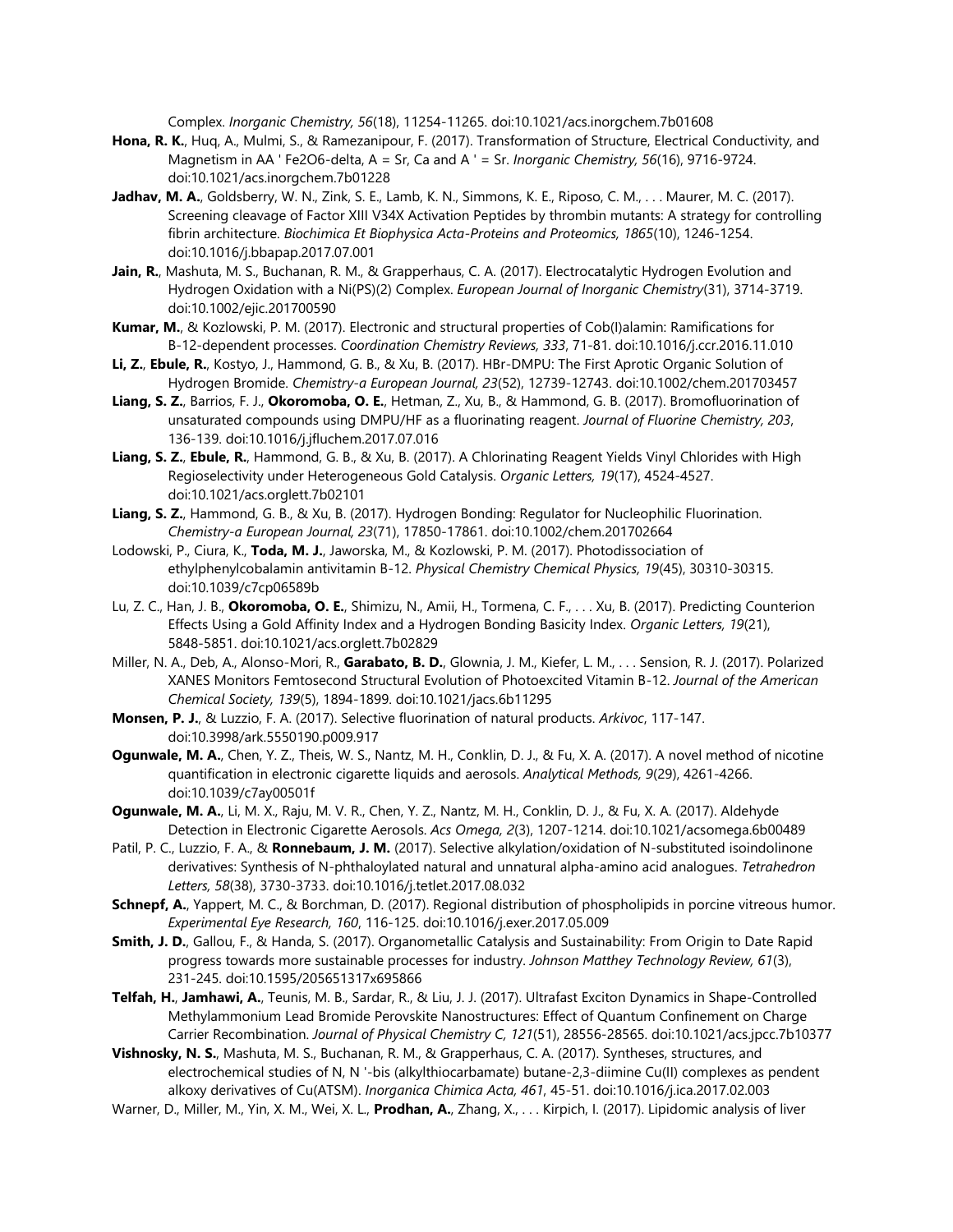injury caused by a omega 6-PUFA-enriched diet and ethanol exposure. *Faseb Journal, 31*.

**Zhang, W. Y.**, **Haddad, A. Z.**, **Garabato, B. D.**, Kozlowski, P. M., Buchanan, R. M., & Grapperhaus, C. A. (2017). Translation of Ligand-Centered Hydrogen Evolution Reaction Activity and Mechanism of a Rhenium-Thiolate from Solution to Modified Electrodes: A Combined Experimental and Density Functional Theory Study. *Inorganic Chemistry, 56*(4), 2177-2187. doi:10.1021/acs.inorgchem.6b02829

#### **COMMUNICATION**

- Hart, E. P., **Sears, C. G.**, Hart, J. L., & Walker, K. L. (2017). Electronic cigarettes and communication: An examination of college students' perceptions of safety and use. *Kentucky Journal of Communication, 36*(1), 1-16.
- Hart, J. L., Walker, K. L., **Sears, C. G.**, **Lee, A. S.**, **Smith, C. A.**, Keith, R., & Ridner, S. L. (2017). Vape shop employees: Public health advocates? *Tobacco Prevention and Cessation, 2*.
- **Jorayeva, A.**, Ridner, S. A., Staten, R., & Walker, K. L. (2017). A novel text message-based motivational interviewing intervention for college students who smoke cigarettes. *Tobacco Prevention and Cessation, 3*(129), 1-10. doi:https://doi.org/10.18332/tpc/78509
- **Lee, A. S.**, Hart, J. L., **Sears, C. G.**, Walker, K. L., **Siu, A.**, & **Smith, C. A.** (2017). A picture is worth a thousand words: Electronic cigarette content on Instagram and Pinterest. *Tobacco Prevention and Cessation, 3*.
- **Sears, C. G.**, Walker, K. L., Hart, J. L., **Lee, A. S.**, **Siu, A.**, & **Smith, C.** (2017). Clean, cheap, convenient: Promotion of electronic cigarettes on YouTube. *Tobacco Prevention and Cessation, 3*.
- **Tompkins, L. K.**, **Sears, C. G.**, Hart, J. L., Walker, K. L., **Lee, A. S.**, & Bhatnagar, A. (2017). If you are old enough to die for your country, you should be able to get a pinch of snuff: Views of Tobacco 21 among Appalachian youth. *Journal of Applied Research on Children: Informing Policy for Children at Risk, 8*(2).
- **Tompkins, L. K.**, **Sears, C. G.**, Walker, K. L., & Hart, J. L. (2017). Factors associated with e-cigarette use in Appalachian youth. *Circulation, 136*, A17328.

#### **COMPARATIVE HUMANITIES**

- **Darowski, J.** (2017). The Brave and Bold Beginning of the Silver Age Superteam. *The Ages of the Justice League: Essays on America's Greatest Superheroes in Changing Times*.
- **Ghiță, E.** (2017). It was a pleasing Reflection to see the World so prettily chequer'd': Aesthetics of Urban Experience in the Spectator. *University of Bucharest Review, special issue on Cultural Representations of the City, VI*(2).
- **Ghiță, E.** (2017). Review of Endre Szécsényi (ed.), Francis Hutcheson and the Origins of the Aesthetic *Journal of Early Modern Studies, 6.1*, 199-204.
- **Ghiță, E.** (2017). Theological Underpinnings of Joseph Addison's Aesthetics. *Journal of Early Modern Studies*(6.2).
- **Green, K.** (2017). The Joys of Heresy: Benefits for Women in Medieval Heretical Sects. In G. Erickson & B. Schweizer (Eds.), *Reading Heresy: Religion and Dissent in Literature and Art* (pp. 83-98). Boston: DeGruyter.
- **Hill, K.** (2017). The Bearded Loon. *upstreet magazine*.
- **Hill, K.** (2017). The Exile's Epic Path to Healing: Authorial Intrusion in Purgatorio and Omeros. *Altre Modernità/Other Modernities, Nov. 2017*.
- **Hill, K.** (2017). The Home for Friendless Women. *The Filson, 17*(2).
- **Moffett, S. I.** (2017). Landfall: A Ring of Stories. *Appalachian Journal, 44*, 185-187.
- **Moffett, S. I.** (2017). Text, Tea and Sympathy. *Journal of the Motherhood Initiative for Research and Community Involvement*, 119-131.
- **Stewart, C.** (2017). Production Review: Betrayal, by Harold Pinter, University of Louisville Theatre Arts, 2016. *The Harold Pinter Review, 1*, 139-142.
- **Wright, D. M.** (2017). The Details of Formation: The Value of Literature Guides in the Classical School. *The Classical Teacher*(Spring 2017).
- **Wright, D. M.** (2017). Four Stages to the Central One Idea: Using the Trivium to Uncover the Heart of the Work. *The Classical Teacher*(Late Summer 2017).
- **Wright, D. M.** (2017). *Jane Eyre Teacher Guide*. Louisville, KY: Memoria Press.
- **Wright, D. M.** (2017). *Macbeth Teacher Guide*. Louisville, KY: Memoria Press.
- **Wright, D. M.** (2017). *Poetry & Prose Book 2: The Elizabethan to the Neo-Classical Age (1485-1784) Teacher Guide*. Louisville, KY: Memoria Press.
- **Wright, D. M.** (2017). *Poetry Book 3: The Romantic to the Victorian Age (1785-1901) Teacher Guide*. Louisville, KY: Memoria Press.
- **Wright, D. M.** (2017). *Pride and Prejudice Teacher Guide*. Louisville, KY: Memoria Press.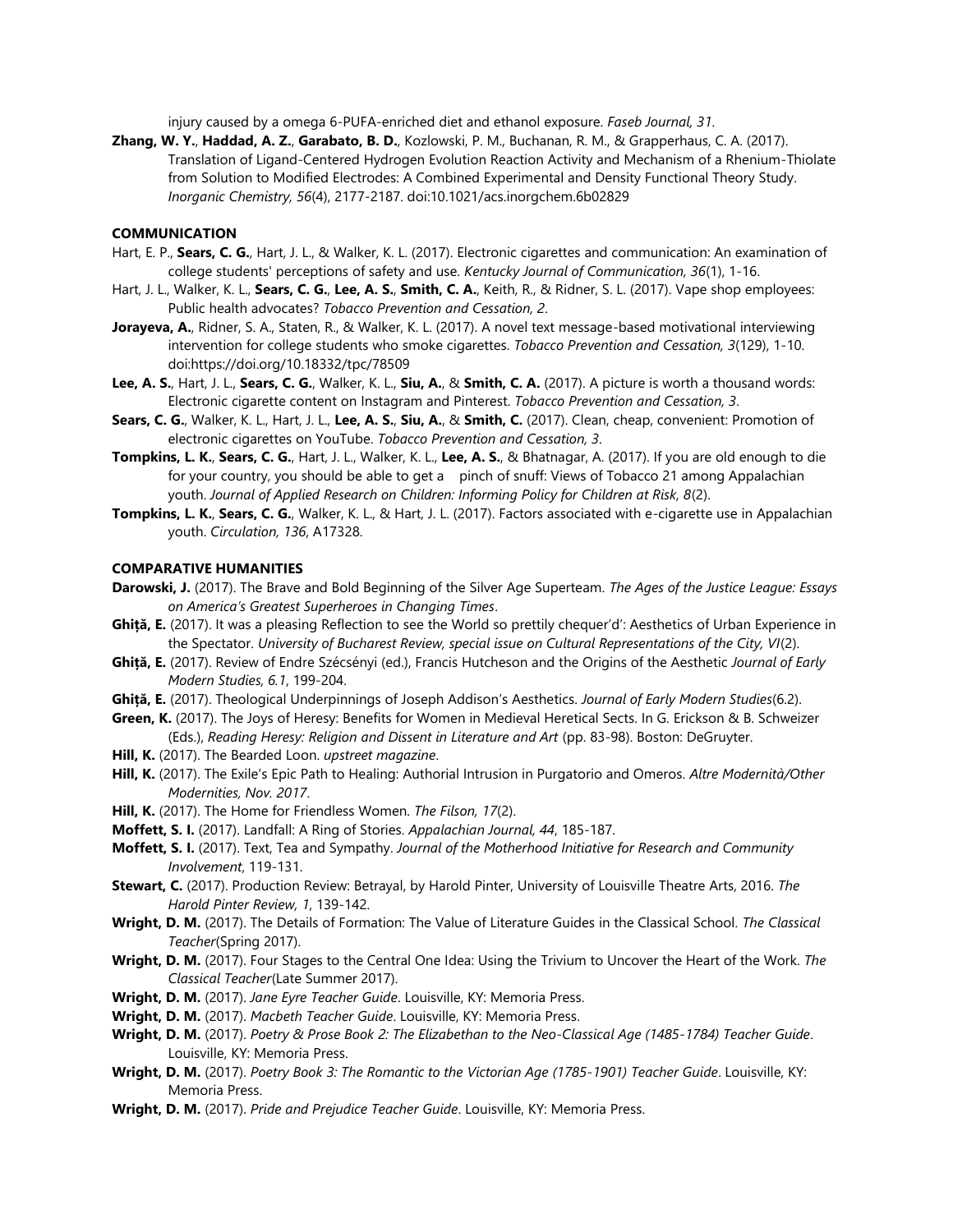**Wright, D. M.** (2017). The Saving Power of Story. *The Classical Teacher*(Winter 2017).

#### **CRIMINAL JUSTICE**

- **Baek, H.** (2017). Computer-specific parental management and online deviance across gender: A test of self-control theory (in press). *International Journal of Cyber Criminology*.
- **Baek, H.**, Andreescu, V., & Rolfe, S. M. (2017). Bullying and fear of victimization: Do supportive adults in school make a difference in adolescents' perceptions of safety? *Journal of School Violence*. Retrieved from http://dx.doi.org/10.1080/15388220.2017.1387133
- **Baek, H.**, **Roberts, A. M.**, E., H. G., & Losavio, M. M. (2017). The Impact of Negative Family Environment and Depression on Running Away From Home Among Korean Adolescents. *International Criminal Justice Review, 27*(3), 188-202. doi:10.1177/1057567717696719
- **Baek, H**., **Roberts, A. M**., & Higgins, G. E. (2017). The impact of negative stimuli on suicidality among adulthoods: A mediating effect of depression (in press). *Deviant Behavior*.
- **Block, M. M.**, Vito, G. F., & Higgins, G. E. (2017). Strengths and Weaknesses of Prescription Drug Monitoring Programs: A Focus Group Assessment of Law Enforcement Officers. *Deviant Behavior*, 1-11. doi:10.1080/01639625.2017.1286176
- **Higgins, E. M.** (2017). The state of peer review in criminology: Literary theory, perceptions, and the Catch-22 metaphor of peer review. *Journal of Criminal Justice Education*, 1-24. Retrieved from Taylor & Francis Online website: doi:10.1080/10511253.2017.1420809
- Marcum, C. D., Higgins, G. E., & **Nicholson, J.** (2017). I'm Watching You: Cyberstalking Behaviors of University Students in Romantic Relationships. *American Journal of Criminal Justice, 42*(2), 373-388. doi:10.1007/s12103-016-9358-2
- **Navarro, J. C.**, & Higgins, G. E. (2017). Familial Identity Theft. *American Journal of Criminal Justice, 42*(1), 218-230. doi:10.1007/s12103-016-9357-3
- **Navarro, J. C.**, & Tewksbury, R. A. (2017). Deconstructing the Associations of Religiosity, Christian Denominations, and Non-Religions to Rape Myth Acceptance among University Students. *Deviant Behavior*, 1-14. doi:10.1080/01639625.2016.1260386
- Nix, J., Campbell, B. A., **Byers, E. H.**, & Alpert, G. P. (2017). A Bird Eye View of Civilians Killed by Police in 2015. *Criminology & Public Policy, 16*(1), 309-340. doi:10.1111/1745-9133.12269
- Nix, J., Picket, J. T., **Baek, H.**, & Alpert, G. P. (2017). Police research, officer surveys, and response rates. *Policing and Society*, 1-21.
- Tewksbury, R. A., & **Lapsey, D.** (2017). It's More than Just a Big Dick: Desires, Experiences, and How Male Escorts Satisfy Their Customers. *Deviant Behavior*, 1-10. doi:10.1080/01639625.2016.1263076

#### **ENGLISH**

- **Alvarez, S. P.**, **Baumann, M.**, **Day, M.**, **Echols, K. L.**, **Gordon, L. M.**, **Kumari, A.**, . . . DeVoss, D. N. (2017). On Multimodal Composing. *Kairos: A Journal of Rhetoric, Technology, and Pedagogy, 21*(2). Retrieved from http://kairos.technorhetoric.net/21.2/praxis/devoss-et-al/index.html
- Brydon-Miller, M., Gayá, P., Noone, N., Willatt, A., Williams, B. T., Book, C., . . . **Tetrault, L.** (2017). Pass the Parcel: The Ever Expanding Impact of Critical Utopian Action Research *Change and Knowledge. Science for People and with People* (pp. 9-20). Roskilde, Denmark: Department for People and Technology. Roskilde University.
- Horner, B., & **Tetreault, L.** (Eds.). (2017). *Crossing Divides: Exploring Translingual Writing Pedagogies and Programs*. Logan, UT: Utah State University Press.
- Horner, B., & **Tetreault, L.** (2017). Introduction (Crossing Divides) *Crossing Divides: Exploring Translingual Writing Pedagogies and Programs* (pp. 3-16). Logan, UT: Utah State University Press.

#### **FINE ARTS**

**Szwedzinski, K.** (2017). The Flow: A Glass Journal for The Flameworking Community. *Women in Glass*(Winter 2017 Edition).

## **GEOGRAPHY AND GEOSCIENCES**

- **Boamah, E. F.**, & Walker, M. (2017). Legal Pluralism, Land Tenure and the Production of Nomotropic Urban Spaces in Post-colonial Accra, Ghana. *Geography Research Forum, 36*, 86-109.
- **Nieves, J. J.**, Stevens, F. R., Gaughan, A. E., Linard, C., Sorichetta, A., Hornby, G., . . . Tatem, A. J. (2017). Examining the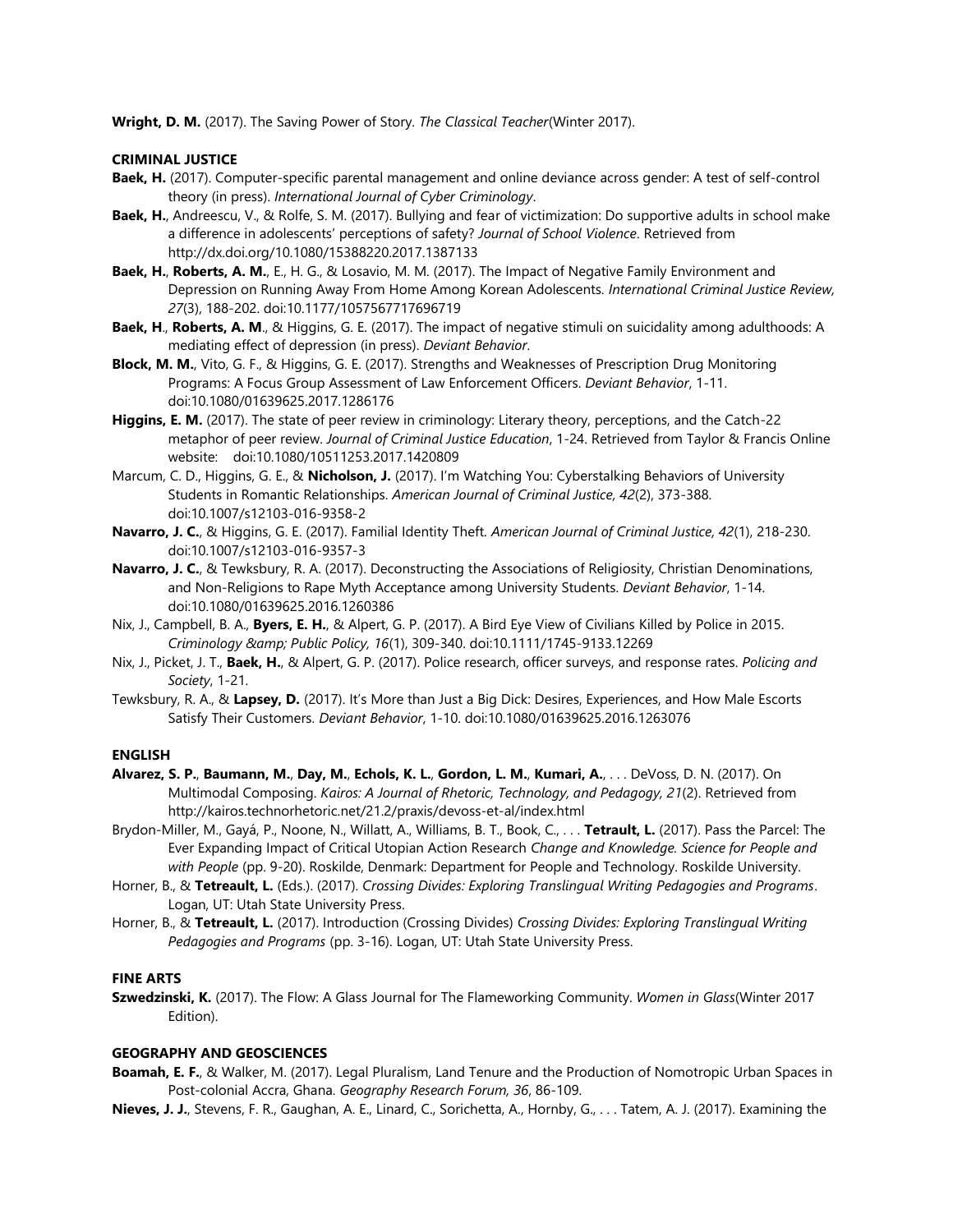correlates and drivers of human population distributions across low- and middle-income countries. *Journal of the Royal Society Interface, 14*(137). doi:10.1098/rsif.2017.0401

- **Patel, N. N.**, Stevens, F. R., Huang, Z. J., Gaughan, A. E., Elyazar, I., & Tatem, A. J. (2017). Improving Large Area Population Mapping Using Geotweet Densities. *Transactions in Gis, 21*(2), 317-331. doi:10.1111/tgis.12214
- Walker, M., & **Boamah, E. F.** (2017). Map the gap: alternative visualisations of geographic knowledge production. *Geo-Geography and Environment, 4*(2). doi:10.1002/geo2.38

## **HISTORY**

- **Baumstarck, J.** (2017). An Anomalous Jew: Paul Among the Jews, Greeks, and Romans, by M. F. Bird (book review). *The Christian Librarian: Journal of the Association of Christian Librarians, 60*(2), 63-64.
- **Baumstarck, J.** (2017). Beyond the Abortion Wars: A Way Forward for a New Generation; by C. C. Camosy (book review). *The Christian Librarian: Journal of the Association of Christian Librarians, 60*(2), 206-207.
- **Baumstarck, J.** (2017). Born of Conviction: White Methodists and Mississippi's Closed Society, by Joseph T. Reiff (book review). *Southern Historian: A Journal of Southern History, 38*(Spring 2017), 115-118.
- **Baumstarck, J.** (2017). Christianity: The Biography, 2000 Years of Global History, by I. J. Shaw (book review). *The Christian Librarian: Journal of the Association of Christian Librarians, 60*(2), 211-212.
- **Baumstarck, J.** (2017). Gurukulam. Distributed by Matson Films (Media Review). *Educational Media Reviews Online*. Retrieved from http://emro.lib.buffalo.edu/emro/
- **Baumstarck, J.** (2017). Maratus. Distributed by Green Planet Films (Media Review). *Educational Media Reviews Online*. Retrieved from http://emro.lib.buffalo.edu/emro/
- **Baumstarck, J.** (2017). Murals (Murales). Distributed by Pragda (Media Review. *Educational Media Reviews Online*. Retrieved from http://emro.lib.buffalo.edu/emro/
- **Baumstarck, J.** (2017). Okinawa: The Afterburn. (2017). Distributed by First Run Features (Media Review). *Educational Media Reviews Online*. Retrieved from http://emro.lib.buffalo.edu/emro/
- **Baumstarck, J.** (2017). One Nation Under God: A Christian Hope for American Politics, by B. Ashford and C. Pappalardo (book review). *The Christian Librarian: Journal of the Association of Christian Librarians, 60*(1), 107-108.
- Fosl, C. A., Vivian, D., Coleman, J., **Cunningham, W.**, Reddington, K., & Beard, J. (2017). Kentucky LGBTQ Historic Context Narrative. Retrieved from

https://www.nps.gov/articles/kentucky-statewide-lgbtq-historic-context-narrative.htm

**O'Daniel, H.** (2017). Civil War Governors of Kentucky Digital Documentary Edition (annotations for over 1,400 people, places, and organizations mentioned in 175 pardon petitions). Retrieved from http://discovery.civilwargovernors.org/

#### **MATHEMATICS**

- **Hapuarachchi, S.**, & Xu, Y. Z. (2017). Backward heat equation with time dependent variable coefficient. *Mathematical Methods in the Applied Sciences, 40*(4), 928-938. doi:10.1002/mma.4022
- Kulosman, H., & **Gipson, R.** (2017). Atomic and AP semigroup rings F[X;M], where M is a submonoid of the additive monoid of nonnegative rational numbers. *International Electronic Journal of Algebra, 22*, 133-146.
- **Li, H.**, Xu, Y. Z., & Zhou, J. R. (2017). A free boundary problem arising from DCIS mathematical model. *Mathematical Methods in the Applied Sciences, 40*(10), 3566-3579. doi:10.1002/mma.4246
- Li, X., Cooper, N. G. F., Shyr, Y., Wu, D., Rouchka, E. C., Gill, R. S., . . . Rai, S. N. (2017). Inference and sample size calculations based on statistical tests in a negative binomial distribution for differential gene expression in RNA-seq data. *Journal of Biometrics & Biostatistics, 8*(1), 332-344.
- Smith-Tone, D., Cabarcas, D., & **Verbel, J.** (2017). Key Recovery Attack for ZHFE. *PQCRYPTO 2017, LNCS 10346*, 289-308.
- Smith-Tone, D., & **Cartor, R.** (2017). An Updated Security Analysis of PFLASH. *PQCRYPTO 2017, LNCS 10346*, 241-254.
- Smith-Tone, D., Perlner, A., & **Petzoldt, A.** (2017). Total Break of the SRP Encryption Scheme. *SAC 2017, LNCS 10719*, 355-373.
- Smith-Tone, D., & **Vates, J.** (2017). Key Recovery Attack for All Parameters of HFE-. *PQCRYPTO 2017, LNCS 10346*, 272-288.

#### **PHYSICS & ASTRONOMY**

**Akhtar, M.**, Anderson, G., **Zhao, R.**, Alruqi, A., Mroczkowska, J. E., Sumanasekera, G., & Jasinski, J. B. (2017). Recent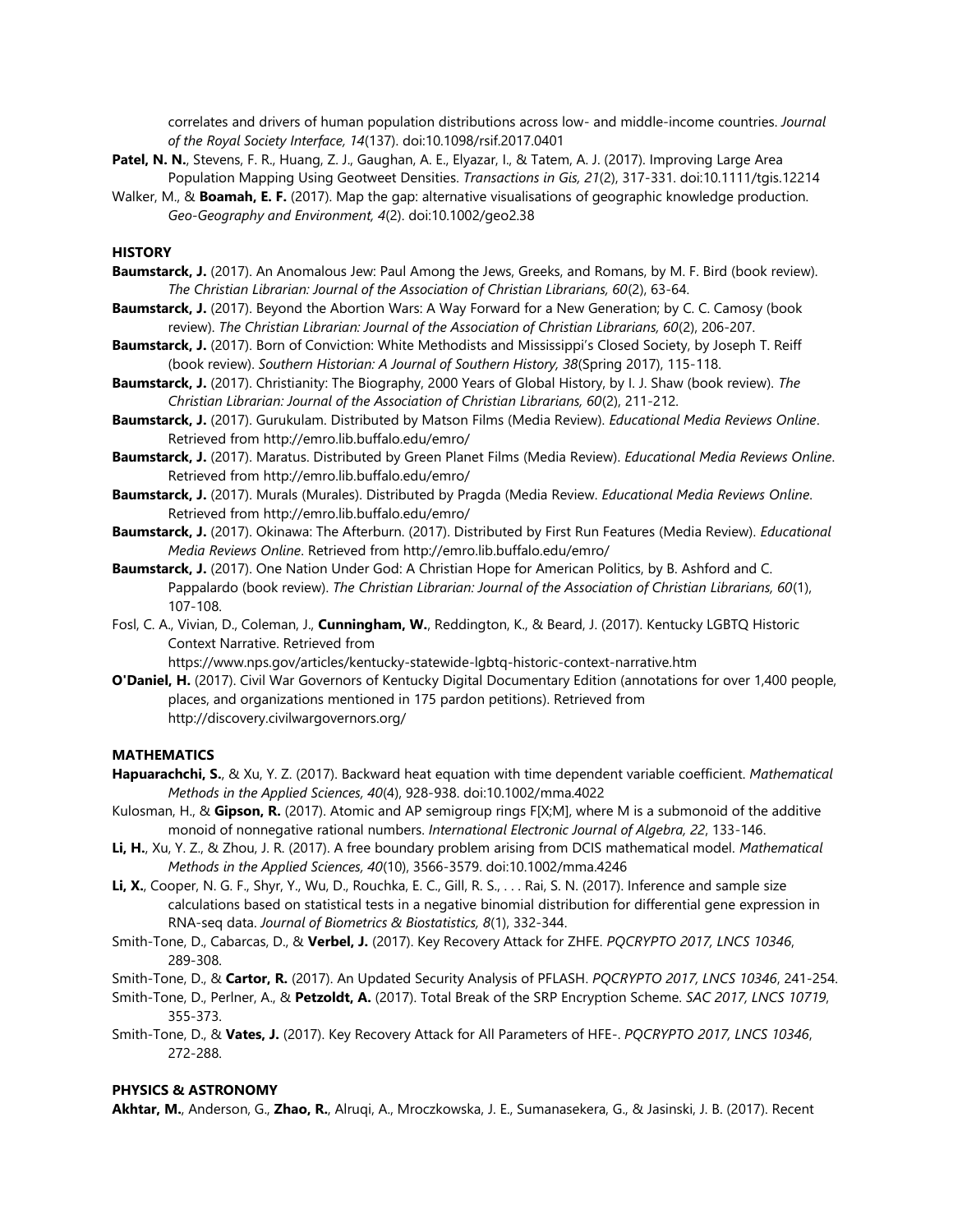advances in synthesis, properties, and applications of phosphorene. *Npj 2d Materials and Applications, 1*. doi:10.1038/s41699-017-0007-5

- **Ghithan, J. H.**, Moreno, M., Sombrio, G., Chauhan, R., O'Toole, M., & Mendes, S. B. (2017). Influenza Virus Immunosensor with an Electro-Active Optical Waveguide under Potential Modulation. *Optics Letters, 42*.
- **Hoveyda, F.**, **Adnani, M.**, & Smadici, S. (2017). Heat diffusion in magnetic superlattices on glass substrates. *Journal of Applied Physics, 122*(18). doi:Artn 184304; 10.1063/1.5002669
- **Hoveyda, F.**, **Hohenstein, E.**, & Smadici, S. (2017). Heat accumulation and all-optical switching by domain wall motion in Co/Pd superlattices. *Journal of Physics-Condensed Matter, 29*(22). doi:ARTN 225801; 10.1088/1361-648X/aa6c93
- Kielkopf, J., **Jensen, E.**, Clark, F. O., & Hay, J. R. (2017). Observation and Analysis of Modulation and Noise in Visible and Near Infrared Diffuse Ambient Daylight. *Infrared Remote Sensing and Instrumentation Xxv, 10403*. doi:Unsp 104030b; 10.1117/12.2274041
- Mendes, S. B., **Ghithan, J. H.**, Moreno, M., Sombrio, G., Chauhan, R., & O'Toole, M. (2017). Detecting Influenza Virus with Electro-Active Optical Waveguides. *Optics in 2017 (special issue of the Optics and Photonics News)*.
- **Zhang, C. Y.**, Yu, M., **Anderson, G.**, **Dharmasena, R.**, & Sumanasekera, G. (2017). The prospects of phosphorene as an anode material for high-performance lithium-ion batteries: a fundamental study. *Nanotechnology, 28*(7). doi:ARTN 075401; 10.1088/1361-6528/aa52ac

#### **PSYCHOLOGICAL & BRAIN SCIENCES**

- **Affrunti, N. W.**, & Woodruff-Borden, J. (2017). Emotional Control Mediates the Association Between Dimensions of Perfectionism and Worry in Children. *Child Psychiatry & Human Development, 48*(1), 73-81. doi:10.1007/s10578-016-0654-3
- **Affrunti, N. W.**, & Woodruff-Borden, J. (2017). The Roles of Anxious Rearing, Negative Affect, and Effortful Control in a Model of Risk for Child Perfectionism. *Journal of Child and Family Studies, 26*(9), 2547-2555. doi:10.1007/s10826-017-0767-8
- **Altman, J. K.**, Linfield, K., Salmon, P. G., & Beacham, A. O. (2017). The body compassion scale: Development and initial validation. *J Health Psychol*, 1359105317718924. doi:10.1177/1359105317718924
- **Altman, J. K.**, **Zimmaro, L. A.**, & Woodruff-Borden, J. (2017). Targeting Body Compassion in the treatment of body dissatisfaction: A case Study. *SAGE Journals, 16*(6), 431-445. doi:10.1177/1534650117731155
- **Arellano, B.**, **Gramszlo, C.**, & Woodruff-Borden, J. (2017). Parental reactions to children's negative affect: The moderating role of parental GAD. *Journal of Anxiety Disorders, 53*, 22-29. doi:10.1016/j.janxdis.2017.10.006
- **Brosof, L. C.**, & Levinson, C. A. (2017). Social appearance anxiety and dietary restraint as mediators between perfectionism and binge eating: A six month three wave longitudinal study. *Appetite, 108*, 335-342. doi:10.1016/j.appet.2016.10.015
- Cash, E., Brinkman, C., **Rebholz, W.**, Albert, C., **Zimmaro, L.**, Chilton, P., . . . Sephton, S. E. (2017). Depressive Symptoms Relate to Circadian Disruption and Inflammation in Head and Neck Cancer. *Psychosomatic Medicine, 79*(4), A89-A89.
- Chasson, G. S., Williams, M. T., **Davis, D. M.**, & Combs, J. Y. (2017). Missed diagnoses in African Americans with obsessive-compulsive disorder: the structured clinical interview for DSM-IV Axis I disorders (SCID-I). *Bmc Psychiatry, 17*. doi:10.1186/s12888-017-1422-z
- **Day-Brown, J. D.**, Slusarczyk, A. S., **Zhou, N.**, **Quiggins, R.**, Petry, H. M., & Bickford, M. E. (2017). Synaptic Organization of Striate Cortex Projections in the Tree Shrew: A comparison of the Claustrum and Dorsal Thalamus. *Journal of Comparative Neurology, 525*(6), 1403-1420. doi:10.1002/cne.23998
- DeCaro, M. S., & **Van Stockum Jr., C. A.** (2017). Ego depletion improves insight, Thinking & Reasoning. *Thinking & Reasoning*. Retrieved from https://www.tandfonline.com/doi/abs/10.1080/13546783.2017.1396253?journalCode=ptar20
- doi:10.1080/13546783.2017.1396253 **Flaherty, L. B.**, **Midden, A. J.**, & Mast, B. T. (2017). Clinical utility of symptoms of dementia screener in geriatric primary care. *Aging and Mental Health*.
- **Flaherty, L. B.**, Wood, T., Cheng, A., & Khan, A. R. (2017). Preexisting psychological depression confers increased risk of adverse cardiovascular outcomes following cardiac surgery: a systematic review and meta-analysis. *Journal of Thoracic Cardiovascular Surgery, 154*, 1578-1586.
- **Fogleman, N. D.**, Naaz, F., **Knight, L. K.**, **Stoica, T.**, **Patton, S. C.**, Olson-Madden, J. H., . . . Depue, B. E. (2017). Reduced lateral prefrontal cortical volume is associated with performance on the modified Iowa Gambling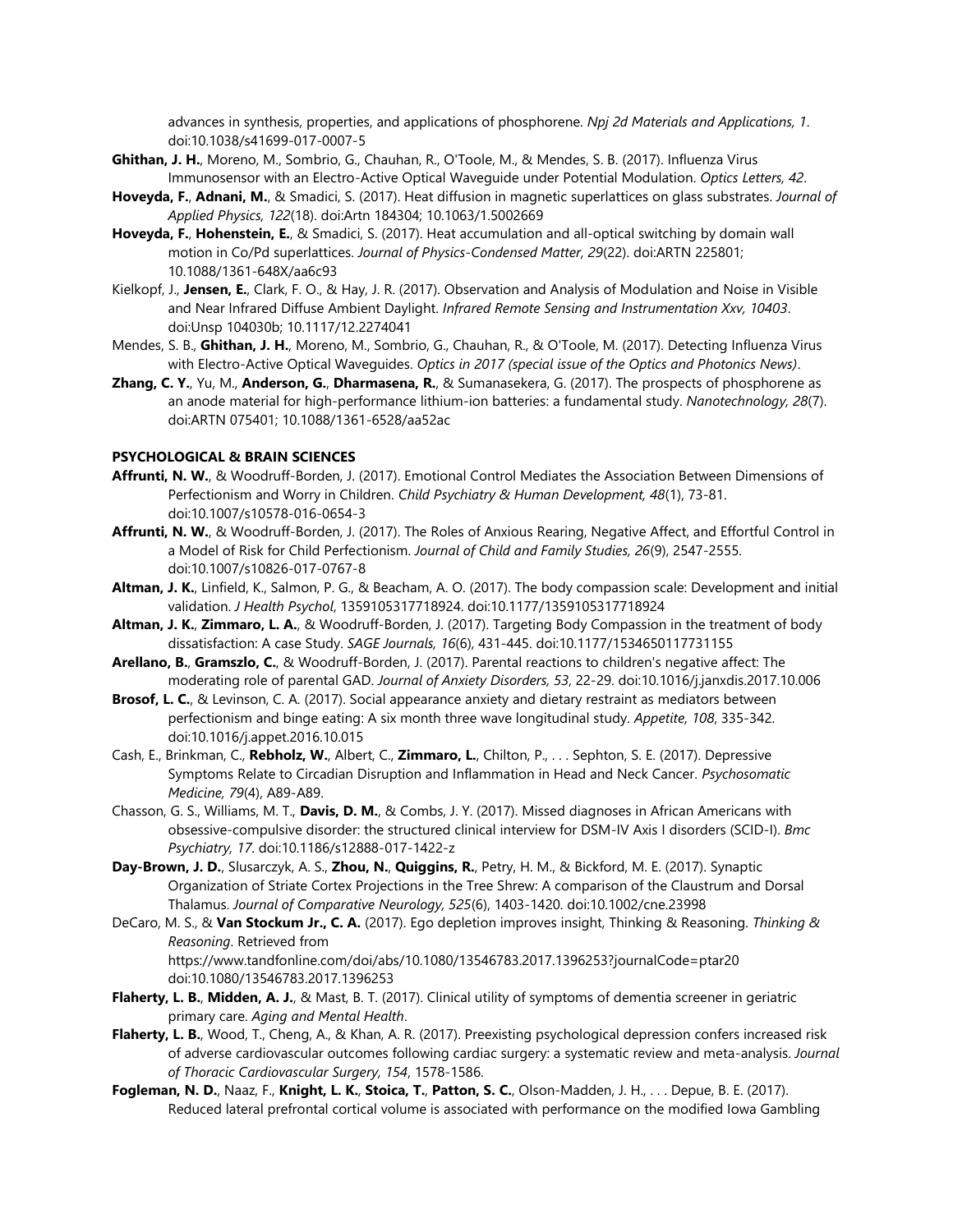Task: A surface based morphometric analysis of previously deployed veterans. *Psychiatry Res, 267*, 1-8. doi:10.1016/j.pscychresns.2017.06.014

- **Gramszlo, C.**, **Fogleman, N. D.**, Rosen, P. J., & Woodruff-Borden, J. (2017). Intolerance of Uncertianty in Children with Attention -Deficit/Hyperactivity Disorder. *ADHD-Attention Deficit and Hyperactivity Disorders, 9*(36), 1-9. doi:10.1007/s12402-017-0244-7
- **Gramszlo, C.**, **Geronimi, E. M. C.**, **Arrellano, B.**, & Woodruff-Borden, J. (2017). Testing a Cognitive Pathway Between Temperament and Childhood Anxiety. *Journal of Child and Family Studies, 27*(151).
- **Hart, M.**, & Lewine, R. R. (2017). Rethinking Thought Disorder. *Schizophr Bull*. doi:10.1093/schbul/sbx003
- Ivory, A. H., Ivory, J. D., Wu, W., Limperos, A. M., **Andrew, N.**, & Sesler, B. S. (2017). Harsh words and deeds: Systematic content analyses of offensive user behavior in the virtual environments of online first-person shooter games. *Journal of Virtual Worlds Research, 10*(2). Retrieved from https://journals.tdl.org/jvwr/index.php/jvwr/article/view/7274
- **Johnson, A. L.**, & McLeish, A. C. (2017). Differences in panic psychopathology between smokers with and without asthma. *Psychol Health Med, 22*(1), 110-120. doi:10.1080/13548506.2016.1153676
- **Knight, L. K.**, Naaz, F., **Stoica, T.**, Depue, B. E., & Initi, A. s. D. N. (2017). Lifetime PTSD and geriatric depression symptomatology relate to altered dorsomedial frontal and amygdala morphometry. *Psychiatry Research-Neuroimaging, 267*, 59-68. doi:10.1016/j.pscychresns.2017.07.003
- **Kraemer, K. M.**, **O'Bryan, E. M.**, **Johnson, A. L.**, & McLeish, A. C. (2017). The role of mindfulness skills in terms of anxiety-related cognitive risk factors among college students with problematic alcohol use. *Subst Abus, 38*(3), 337-343. doi:10.1080/08897077.2017.1340394
- **Leaberry, K. D.**, Rosen, P. J., **Fogleman, N. D.**, & **Walerius, D. M.** (2017). Emotional Lability *Encyclopedia of Personality and Individual Differences*: doi: 10.1007/978-3-319-28099-8\_510-1.
- **Leaberry, K. D.**, Rosen, P. J., **Fogleman, N. D.**, **Walerius, D. M.**, & **Slaughter, K. E.** (2017). Comorbid Internalizing and Externalizing Disorders Predict Lability of Negative Emotions Among Children With ADHD. *J Atten Disord*, 1087054717734647. doi:10.1177/1087054717734647
- Levinson, C. A., **Brosof, L. C.**, **Ma, J.**, Fewell, L., & Lenze, E. J. (2017). Fear of food prospectively predicts drive for thinness in an eating disorder sample recently discharged from intensive treatment. *Eating Behaviors, 27*, 45-51. doi:10.1016/j.eatbeh.2017.11.004
- Levinson, C. A., **Brosof, L. C.**, **Vanzhula, I. A.**, Bumberry, L., Zerwas, S., & Bulik, C. M. (2017). Perfectionism Group Treatment for Eating Disorders in an Inpatient, Partial Hospitalization, and Outpatient Setting. *Eur Eat Disord Rev, 25*(6), 579-585. doi:10.1002/erv.2557
- Levinson, C. A., Fewell, L., & **Brosof, L. C.** (2017). My Fitness Pal calorie tracker usage in the eating disorders. *Eat Behav, 27*, 14-16. doi:10.1016/j.eatbeh.2017.08.003
- Levinson, C. A., Zerwas, S., **Calebs, B.**, Forbush, K., Kordy, H., Watson, H., . . . Bulik, C. M. (2017). The Core Symptoms of Bulimia Nervosa, Anxiety, and Depression: A Network Analysis. *Journal of Abnormal Psychology, 126*(3), 340-354. doi:10.1037/abn0000254
- Lewine, R. R., Martin, M., & **Hart, M.** (2017). Sex Versus gender Differences in Schizophrenia Research. *Schizophrenia Research, February*, 514-522.
- **Llanos, F.**, Alexander, J. M., Stilp, C. E., & Kluender, K. R. (2017). Power spectral entropy as an information-theoretic correlate of manner of articulation in American English. *J Acoust Soc Am, 141*(2), EL127. doi:10.1121/1.4976109
- Lyle, K. B., Dombroski, B. A., Faul, L., **Hopkins, R. F.**, Naaz, F., Switala, A. E., & Depue, B. E. (2017). Bimanual coordination positively predicts episodic memory: A combined behavioral and MRI investigation. *Brain and Cognition, 118*, 71-79. doi:10.1016/j.bandc.2017.07.009
- **Mason, I. A.**, Ward, J. F., & Stetson, B. A. (2017). SOMATIC AND COGNITIVE ANXIETY IN TYPE 1 AND TYPE 2 DIABETES PATIENTS USING INSULIN. *Annals of Behavioral Medicine, 51*, S2534-S2535.
- Mast, B. T., & **Flaherty, L. B.** (2017). Should Dad Be Driving? Ethical Challenges in Professional Geropsychology: Review of Ethical Practice in Geropsychology (book review). *PsycCRITIQUES: American Psychological Association, 62*, 1-3.
- **McDonough, S. R.**, Slaughter, L., & Stetson, B. A. (2017). A Health Message Intervention for Increasing Physical Activity in Emerging Adults at-Risk for Diabetes. *Annals of Behavioral Medicine, 51*, S1785-S1786.
- Meeks, S., **Shryock, S. K.**, & Vandenbroucke, R. J. (2017). Theatre Involvement and Well-Being, Age Differences, and Lessons From Long-Time Subscribers. *Gerontologist*. doi:10.1093/geront/gnx029
- **Midden, A. J.**, & Mast, B. T. (2017). Differential item functioning analysis of items on the Geriatric Depression Scale-15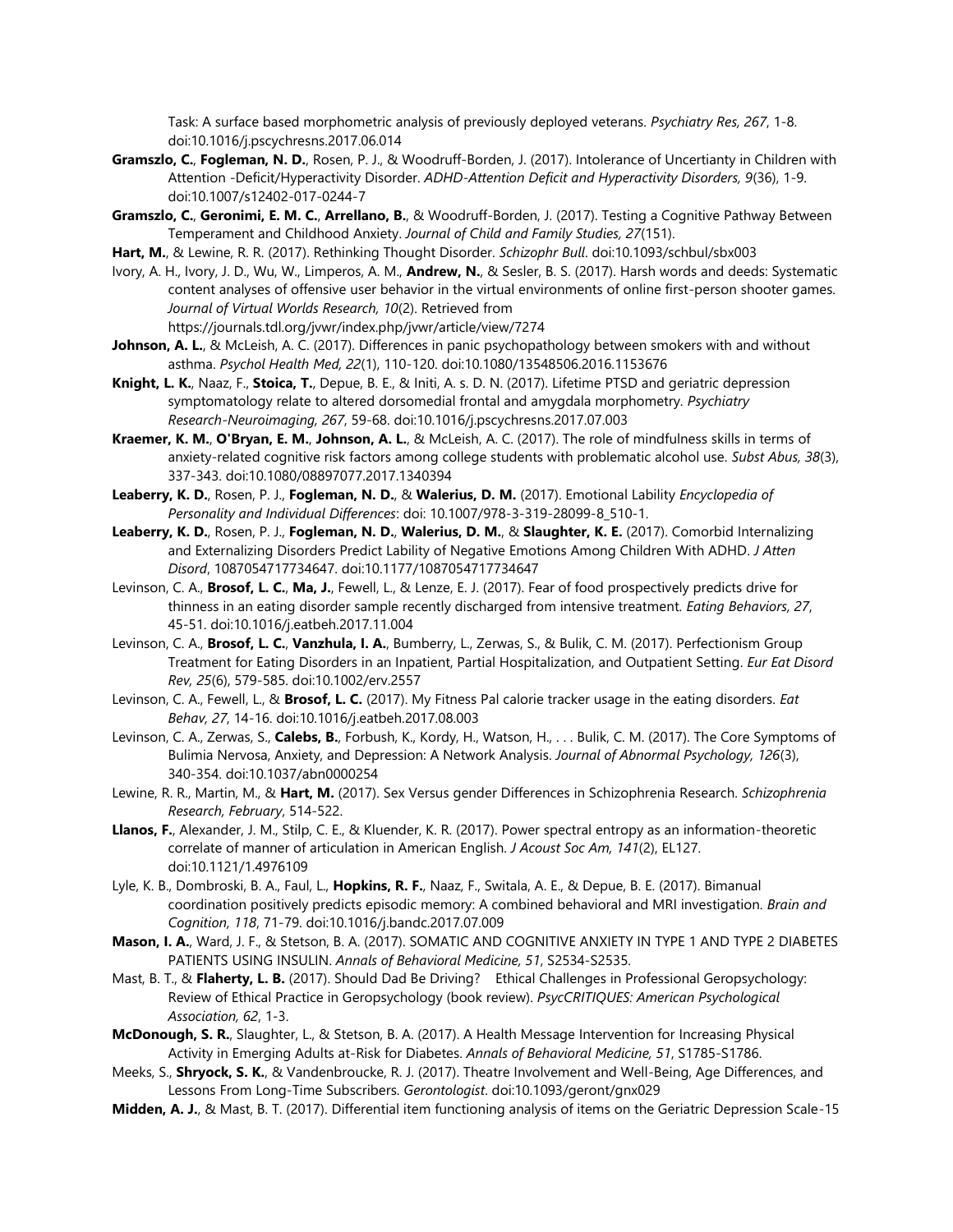based on the presence or absence of cognitive impairment. *Aging Ment Health*, 1-7. doi:10.1080/13607863.2017.1337716

- **Midden, A. J.**, & Mast, B. T. (2017). IRT Analysis of the Frontal Systems Behavior Scale: Identifying the Best Items for Use with Geriatric Patients in Primary Care. *Clin Gerontol*, 1-12. doi:10.1080/07317115.2016.1276115
- Newton, T. L., Fernandez-Botran, R., Lyle, K. B., **Szabo, Y. Z.**, Miller, J. J., & **Warnecke, A. J.** (2017). Salivary Cytokine Response in the Aftermath of Stress: An Emotion Regulation Perspective. *Emotion, 17*, 1007-1020. doi:10.1037/emo0000156
- **O'Bryan, E. M.**, **Kraemer, K. M.**, **Johnson, A. L.**, McLeish, A. C., & McLaughlin, L. E. (2017). Examining the role of attentional control in terms of specific emotion regulation difficulties. *Personality and Individual Differences, 108*(1), 158-163.
- **O'Bryan, E. M.**, & McLeish, A. C. (2017). An examination of the indirect effect of intolerance of uncertianty on health anxiety through anxiety senstitivity physical concerns. *Journal of Psychopathology and Behavioral Assessment, 39*(4), 715-722.
- **O'Bryan, E. M.**, McLeish, A. C., & **Johnson, A. L.** (2017). The Role of Emotion Reactivity in Health Anxiety. *Behavior Modification, 41*(6), 829-845. doi:10.1177/0145445517719398
- **Perez-Garcia, D.**, Brun-Gasca, C., Perez-Jurado, L. A., & Mervis, C. B. (2017). Behavioral Profiles of Children With Williams Syndrome From Spain and the United States: Cross-Cultural Similarities and Differences. *Am J Intellect Dev Disabil, 122*(2), 156-172. doi:10.1352/1944-7558-122.2.156
- Sala, M., **Brosof, L. C.**, Rosenfield, D., Fernandez, K. C., & Levinson, C. A. (2017). Stress is associated with exercise differently among individuals with higher and lower eating disorder symptoms: An ecological momentary assessment study. *International Journal of Eating Disorders, 50*(12), 1413-1420. doi:10.1002/eat.22799
- **Sala, M.**, & Levinson, C. A. (2017). A Longitudinal Study on the Association Between Facets of Mindfulness and Disinhibited Eating. *Mindfulness, 8*(4), 893-902. doi:10.1007/s12671-016-0663-0
- **Sawyer, B. A.**, Debreaux, M., & Williams, M. T. (2017). Discrimination's impact on children *Cross-cultural phenomenology of obsessive-compulsive disorder* (pp. Chapter 4): Heinemann Digital Campus Reference Library.
- **Siwik, C.**, **Hicks, A.**, **Phillips, K.**, Rebholz, W. N., **Zimmaro, L. A.**, Weissbecker, I., . . . Sephton, S. E. (2017). Impact of coping strategies on perceived stress, depression, and cortisol profiles among gynecologic cancer patients (in press). *J Health Psychol*.
- **Siwik, C.**, **Hicks, A.**, **Phillips, K.**, Rebholz, W. N., **Zimmaro, L. A.**, Weissbecker, I., . . . Sephton, S. E. (2017). Psychological and Physiological Effects of Coping Styles Among Gynecologic Cancer Patients (in press). *J Health Psychol*.
- Stilp, C. E., & **Assgari, A. A.** (2017). Consonant categorization exhibits a graded influence of surrounding spectral context. *Journal of the Acoustical Society of America, 141*(2), EL153-EL158. doi:10.1121/1.4974769
- **Szabo, Y. Z.**, **Warnecke, A. J.**, Newton, T. L., & Valentine, J. C. (2017). Associations between rumination and posttraumatic stress symptoms: A systematic review and meta-analysis. *Anxiety, Stress, & Coping, 30*, 396-414.
- **Szabo, Y. Z.**, **Warnecke, A. J.**, Newton, T. L., & Valentine, J. C. (2017). Rumination and posttraumatic stress symptoms in trauma-exposed adults: a systematic review and meta-analysis. *Anxiety Stress Coping, 30*(4), 396-414. doi:10.1080/10615806.2017.1313835
- **Warnecke, A. J.**, **Szabo, Y. Z.**, Burns, V. E., Fernandez-Botran, R., Miller, J. J., & Newton, T. L. (2017). Sheltering for Safety in Community Women With Divorce Histories. *Violence against Women, 23*(13), 1638-1655. doi:10.1177/1077801216664426
- Williams, M. T., Brown, T. L., & **Sawyer, B. A.** (2017). Psychiatric Comorbidity and Hoarding Symptoms in African Americans With Obsessive-Compulsive Disorder. *Journal of Black Psychology, 43*(3), 259-279. doi:10.1177/0095798416639438
- Williams, M. T., Chapman, L. K., Simms, J. V., & **Tellawi, G.** (2017). Cross-cultural phenomenology of obsessive-compulsive disorder *Handbook of Obsessive-Compulsive Related Disorders, Vol 2*: Wiley.
- Williams, M. T., **Mier-Chairez, J.**, & Peña, A. (2017). Tools for Treating Obsessive Compulsive Disorder among Latinos *Toolkit for Counseling Spanish-Speaking Clients*: Springer.
- Williams, M. T., Peña, A., & **Mier-Chairez, J.** (2017). Assessing and Treating Racism-Related Stress and Trauma among Latinos *Toolkit for Counseling Spanish-Speaking Clients*.
- Williams, M. T., **Sawyer, B. A.**, **Ellsworth, M.**, Singh, S., & **Tellawi, G.** (2017). Obsessive-compulsive disorder in ethnoracial minorities: Attitudes, stigma, & barriers to treatment *Handbook of Obsessive-Compulsive Related Disorders* (Vol. 1).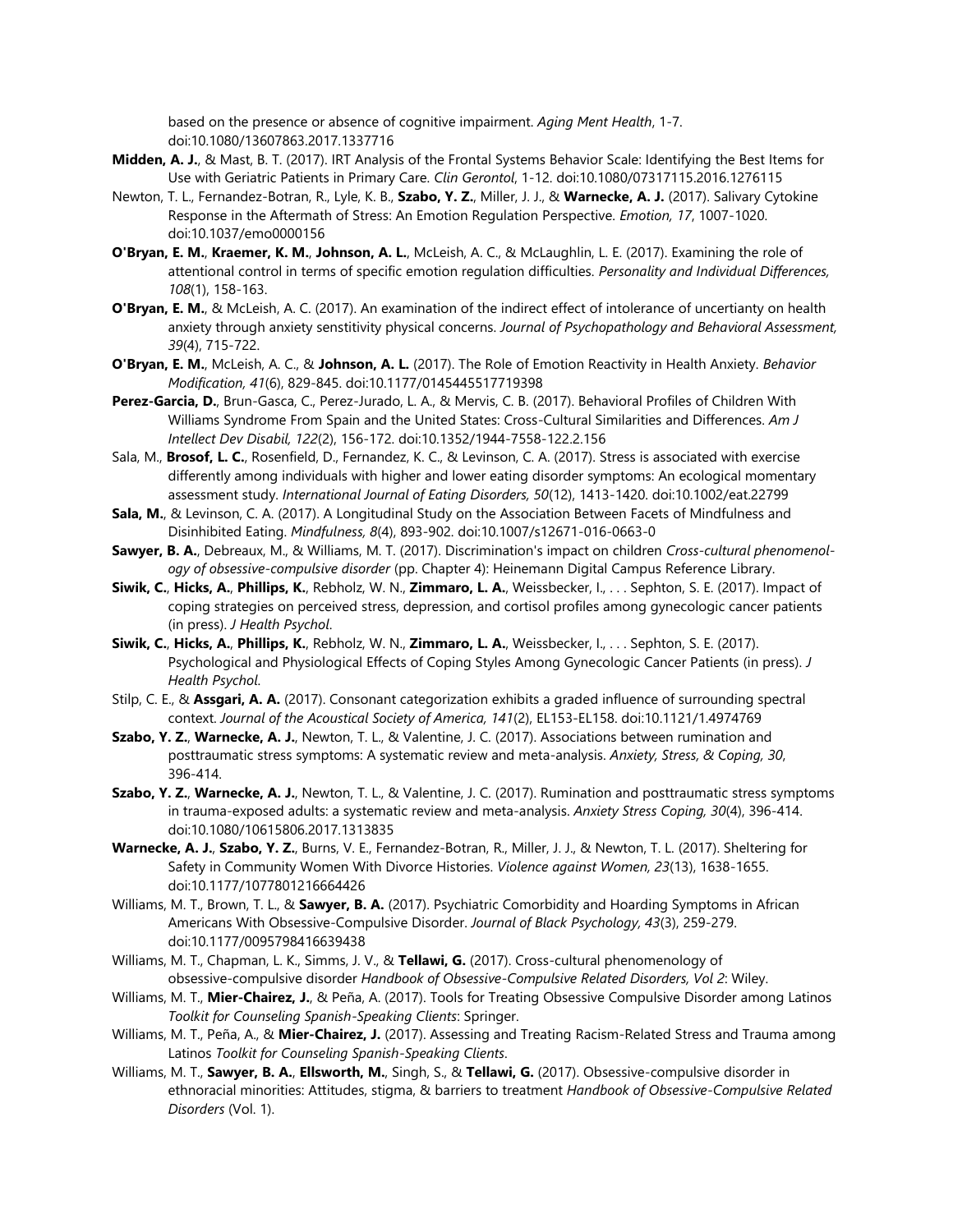- **Zimmaro, L. A.**, Segerstrom, S., Cash, E., **Siwik, C.**, **Phillips, K.**, Rebholz, W., & Sephton, S. E. (2017). Moderating Role of Mindfulness on Daily Affect and Cortisol in Lung Cancer Patients. *Psychosomatic Medicine, 79*(4), A52-A52.
- **Zimmaro, L. A.**, Sephton, S. E., **Siwik, C. J.**, **Phillips, K. M.**, **Rebholz, W. N.**, Kraemer, H. C., . . . Cash, E. D. (2017). Depressive Symptoms Predict Head and Neck Cancer Survival: Examining Plausible Behavioral and Biological Pathways. *Cancer, 124*(5), 1053-1060. doi:10.1002/cncr.31109

#### **SOCIOLOGY**

- Brooms, D. R., **Clark, J.**, & **Smith, M.** (2017). Being and Becoming Men of Character: Exploring Latino and Black Males' Brotherhood and Masculinity Through Leadership in College. *Journal of Hispanic Higher Education*. doi:10.1177/2153368716689490
- **Clark, J.**, & Negrey, C. (2017). HOPE for Cities or HOPE for People? Neighborhood Development and Demographic Change. *City and Community, 16*(2), 169-188.
- Gautier, M., **Holland, J.**, & Neuman, C. (2017). Catholic Ministry Formation Directory. *CARA at Georgetown University*.
- Högnäs, R., Roelfs, D. J., Shor, E., **Moore, C.**, & **Reece, T.** (2017). J-Curve? A Meta-Analysis and Meta-Regression of Parity and Parental Mortality. *Population Research and Policy Review, 36*(2), 273-308. doi:10.1007/s11113-016-9421-1
- **Kagaba, T.**, & Gagne, P. (2017). Resettlement Agency: The Case of the Welcome Home Community Center. *International Relations and Diplomacy, 5*(11), 671-686.
- Walker, A., Bush, A., Sanchagrin, K., & **Holland, J.** (2017). We've got to keep meeting like this: A pilot study comparing academic performance in shifting-membership cooperative groups versus stable-membership cooperative groups in an introductory-level lab. *College Teaching, 65*(1), 9-16.
- **Wheeler, J.** (2017). Seeking Light in the Darkness of Race. *The Journal of Bahá'í Studies*(27), 57-83.
- **Williams, B.**, Christopher, K., & **Sinski, J.** (2017). Who doesn't want to be this hot mom? Celebrity mom profiles and mothers' accounts of their postpartum bodies. *Sexualization, Media, & Society, 7*(3). Retrieved from http://journals.sagepub.com/home/sme website:

## **URBAN & PUBLIC AFFAIRS**

- DeCaro, D. A., Arnold, C. A., **Boamah, E.**, & Garmestani, A. S. (2017). Understanding and Applying Principles of Social Cognition and Decision Making in Adaptive Environmental Governance. *Ecology and Society, 22*(1).
- Kelly, J., Ruther, M., Ehresman, S., & **Nickerson, B.** (2017). Placemaking as an Economic Development Strategy for Small and Midsized Cities. *Urban Affairs Review, 53*(3), 435-462.
- Perry, A., Rollins, A. C. J., **Sambree, R.**, & **Grooms, C. W.** (2017). Mothers and Fathers' Report of Co-Parenting Relationship Quality, Attitudes Toward Father Involvement and Paternal Prioritized Roles. *Urban Social Work, 1*(2), 18.

# *Conference Presentations and Invited Talks*

#### **BIOLOGY**

- **Beckerson, B.** (2017). *The First Cut is the Deepest: How to get started using CRISPR Cas9 in YOUR lab (presentation).* Paper presented at the University of Louisville Awards Day, Louisville, KY.
- **Belott, C. J.**, **Skolik, R. A.**, & Menze, M. A. (2017). *LEA proteins protect Drosophila melanogaster cells during prolonged periods of desciccation and osmotic stress (presentation).* Paper presented at the Annual Society of Comparative and Integrative Biology Conference, New Orleans, LA.
- **Bradley, J. G.** (2017). *Presentation.* Paper presented at the The Herpetology Conference, hosted by the University of Florida and the Florida Natural History Museum, Gainesville, FL.
- Cherry, A., Lawson, J., **Nason, L.**, Carreiro, M., & Eason, P. (2017). *Caterpillar predation rates across an urban-to-suburban gradient (poster).* Paper presented at the Kentucky Academy of Science, Murray, Kentucky.
- **DeWhatley, M.**, & Alexander, J. M. (2017). *Impacts of unionized ammonia on righting behavior in two species of freshwater snails (presentation).* Paper presented at the Midwest Ecology and Evolution Conference, Champaign, IL.
- **Freundlich, G.** (2017). *Awarded second place in the ecology and evolution division (presentation).* Paper presented at the Annual KAS Conference.
- **Gora, E. M.**, Bitzer, P. M., Burchfield, J. C., & Yanoviak, S. P. (2017). *Lightning is the primary cause of large tropical tree*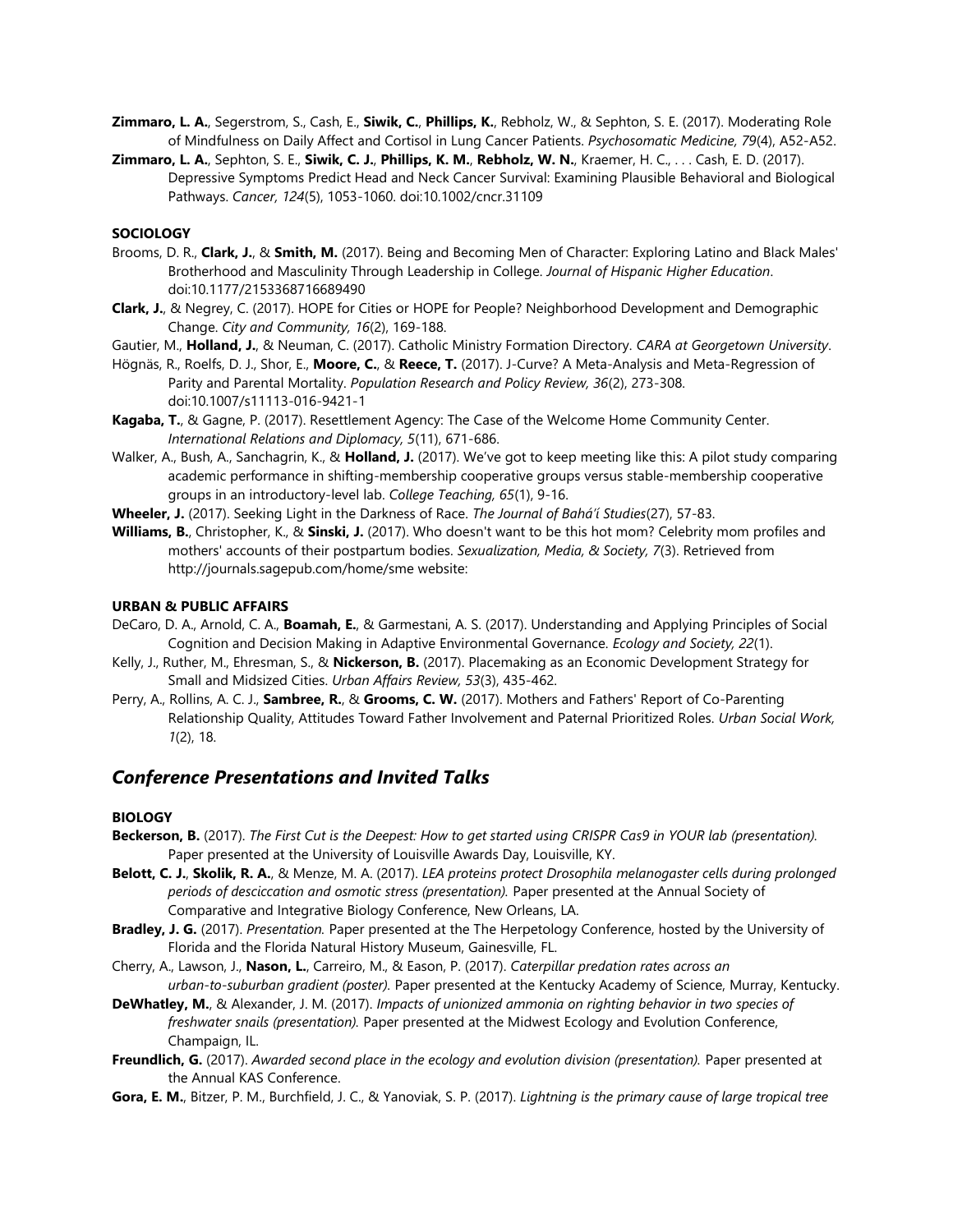*mortality (presentation).* Paper presented at the Ecological Society of America Annual Meeting, Portland, Oregon.

- **Gora, E. M.**, Bitzer, P. M., Burchfield, J. C., & Yanoviak, S. P. (2017). *Lightning on BCI: Observations and quantification of effects on trees (presentation).* Paper presented at the Forest Ecology Working Group, Smithsonian Tropical Research Institute, Gamboa, Panama.
- **Gora, E. M.**, Bitzer, P. M., Burchfield, J. C., & Yanoviak, S. P. (2017). *Real-time location and quantification of lightning in a neotropical forest (invited presentation)* Paper presented at the Xishuangbanna Scientific Delegation, Barro Colorado Island, Panama.
- Gripshover, N. D., **Gora, E. M.**, & Yanoviak, S. P. (2017). *Swimming mechanisms of temperate forest ants (Camponotus pennsylvanicus and Formica subsericea) (poster).* Paper presented at the Posters-at-the-Capitol Annual Meeting, Frankfort, KY.
- Gripshover, N. D., **Gora, E. M.**, & Yanoviak, S. P. (2017). *Swimming mechanisms of temperate forest ants (Camponotus pennsylvanicus and Formica subsericea) (poster).* Paper presented at the ACC Undergraduate Research Meeting of the Minds Conference.
- **Janis, B.** (2017). *Poster Presentation.* Paper presented at the UofL Graduate Student Regional Research Symposium, Louisville, KY.
- **Janis, B.** (2017). *Poster Presentation* Paper presented at the International Protein Society Montreal, Canada.
- **Janis, B.** (2017). *Poster Presentation* Paper presented at the NASA Human Research Program Investigator's Workshop, Galveston, Texas.
- **Janis, B.** (2017). *Powerpoint Presentation* Paper presented at the Biology Graduate Student Research Presentations (Spring Semester), Louisville, KY.
- **Kuppireddy, V. S.** (2017). *1st prize in Oral Presentation* Paper presented at the 3-minute thesis Competition in UofL, Spring 2017, Louisville, KY.
- **Kuppireddy, V. S.** (2017). *Oral Presentation* Paper presented at the Ustilago/Smut Convergence, Asilomar, California.
- **Kuppireddy, V. S.** (2017). *People's Choice Award in Oral Presentation.* Paper presented at the 3-minute thesis Competition in UofL, Spring 2017, Louisville, KY.
- **Kuppireddy, V. S.** (2017). *Poster Presentation.* Paper presented at the 29th Fungal Genetics Conference, Asilomar, California.
- Lawson, J., Carreiro, M., **Nason, L.**, Eason, P., & Cherry, A. (2017). *Insect pollinator diversity in gardens across an urban-to-suburban gradient (poster).* Paper presented at the Kentucky Academy of Science, Murray Kentucky.
- **Mojesky, A.** (2017). *Oral presentation.* Paper presented at the Midwestern Ecology and Evolution Conference (MEEC).
- **Mojesky, A.** (2017). *Poster Presentation.* Paper presented at the Gordon Research Conference in Microbial Population Biology
- **Mojesky, A.** (2017). *Workshop co-presenter.* Paper presented at the Kentucky Science Teachers Association (KSTA) **Conference**
- **Prince, D. C.**, Adams, B. J., Lash, C., & Yanoviak, S. P. (2017). *Canopy ant communities along an urban-rural gradient (poster).* Paper presented at the Midwest Ecology & Evolution Conference.
- **Prince, D. C.**, Adams, B. J., & Yanoviak, S. P. (2017). *Getting Involved in the Kentucky Arboreal Ant Survey (presentation and poster).* Paper presented at the KY Organization of Field Stations Annual Meeting.
- **Prince, D. C.**, & Yanoviak, S. P. (2017). *The role of vision in foraging behavior and intraspecific interactions in tropical ants (poster)* Paper presented at the XXIII Simposio de Mirmecologia.
- **Prince, D. C.**, & Yanoviak, S. P. (2017). *The role of vision in nestmate recognition and resource identification in tropical canopy ants (presentation)* Paper presented at the Entomological Society of America Annual Meeting.
- **Rathnaweera, J.** (2017). *Who is the boss: Social dynamics associated & leadership in endangered Toque Macaques (poster).* Paper presented at the KY Academy of Science 103rd Annual Meeting, Murray, KY.
- **Ray-King, K.** (2017). *Characterizing Epistemic Beliefs Among Biologists (poster).* Paper presented at the SABER National Conference
- **Ray-King, K.** (2017). *Characterizing Epistemic Beliefs Among Scientists (presentation).* Paper presented at the KY Academy of Science Murray, KY.
- **Reid, M.** (2017). *Leymus arenarius incasion alters belowground interactions with mycorrhizae and nematodes without altering nematode community structure (presentation)* Paper presented at the Soil Ecology Society, Fort Collins, CO.
- Short, H. E., **Prince, D. C.**, Adams, B. J., Thompson, K. C., Lash, C., & Yanoviak, S. P. (2017). *Ant communities of temperate tree canopies along an urban-rural gradient (poster by Heather Short) (presentation).* Paper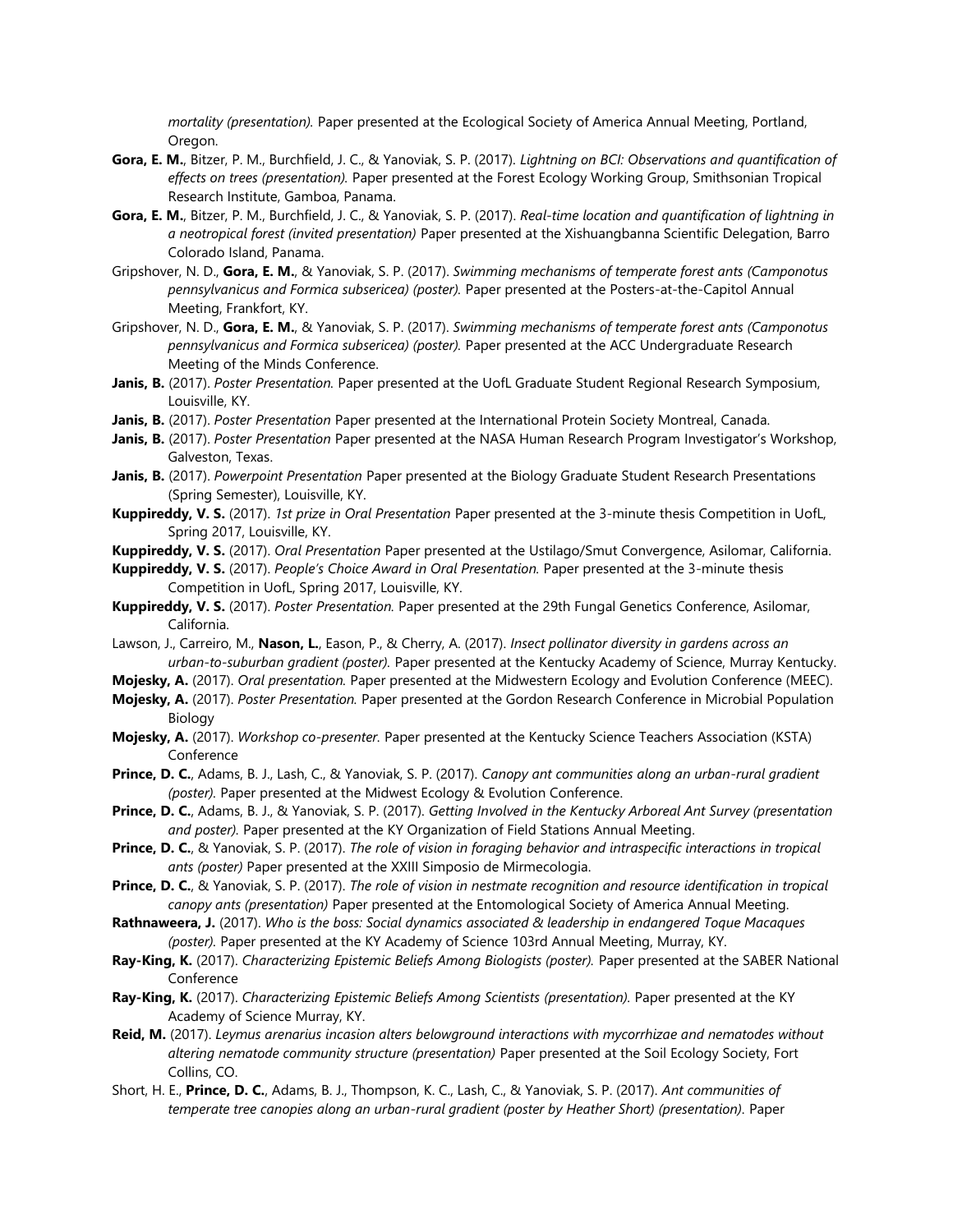presented at the KY Academy of Science 103rd Annual Meeting, Murray, KY.

- **Short, N.** (2017). *Bacteria with a drinking problem (presentation).* Paper presented at the Conference of Southern Graduate Schools 3-Minute Thesis regional finals. Annapolis, MD; University of Louisville 3-Minute Thesis competition, Annapolis, MD; Louisville, KY.
- **Short, N.** (2017). *Effects of ethanol on Porphyromonas gingivalis planktonic and biofilm monocultures (poster).* Paper presented at the Human Biology Association annual conference 2017; American Association of Physical Anthropologists annual meeting, New Orleans, LA.
- **Singh, P.** (2017). *Poster presentation* Paper presented at the Mid-West meeting of American Society of Plant Biologists Perdue University.
- **Singh, P.** (2017). *Poster presentation* Paper presented at the KY-NSF-Epscor Supercollider, University of Kentucky.

**Singh, P.** (2017). *Poster presentation* Paper presented at the 2017 NSF EPSCOR Site Visit, University of Kentucky.

- **Skolik, R. A.** (2017). *What can we learn from different sugars as subtrates for cancer cells (presentation)* Paper presented at the 122nd International Workshop on HRR and O2k-Flurometry and TRACT training course, Schroecken, Austria.
- **Skolik, R. A.**, Guan, R., Konkle, M. E., & Menze, M. A. (2017). *Fluorescence Spectroscopy Reveals Two Separate Binding Sites for Endogenous Ligands in CISD1 and CISD2 (poster)* Paper presented at the Research Louisville! Conference, Louisville, KY.
- **Skolik, R. A.**, & Menze, M. A. (2017). *What can we learn from different sugars as subtrates for cancer cells? (poster).* Paper presented at the GSC Graduate Research Conference, Louisville, KY.
- **Wells, R. L.**, Frost, C. J., & Yanoviak, S. P. (2017). *Characterizing Azteca trigona ant odor plumes in a tropical forest (presentation).* Paper presented at the Midwest Ecology and Evolution 2017 Conference.
- **Wells, R. L.**, Frost, C. J., & Yanoviak, S. P. (2017). *Enviromental effects on the composition of Azteca trigona nest odor plumes (presentation).* Paper presented at the Entomological Society of America 2017 Conference.

#### **COMPARATIVE HUMANITIES**

- **Darowski, J.** (2017). *Captain America at 75: The Sentinel of Liberty on Context (Roundtable Discussion).* Paper presented at the Popular Culture Association/American Culture Association, San Diego, CA.
- **Darowski, J.** (2017). *Toward a Definition of the Superhero Gothic (paper).* Paper presented at the Popular Culture Association/American Culture Association, San Diego, CA.
- **Ghiță, E.** (2017). *Theological Underpinnings of Joseph Addison's Aesthetics. The Disciplinary Implications (paper).* Paper presented at the 46th Annual Conference of the British Society of Eighteenth Century Studies, St. Hugh's College, Oxford University.
- **Moffett, S. I.** (2017). *Motherhood and Creative Writing as Therapy (paper).* Paper presented at the Motherhood Initiative for Research and Community Involvement conference, National University of Ireland.
- **Nusz, A.** (2017). *Depictions of Evil: How Pop Culture Deals with the Devil (paper).* Paper presented at the Midwest Popular and American Culture Association Annual Conference, St Louis, Missouri.
- **O'Reilly, E.** (2017). *Don Quijote, Sancho Panza, and Barataria: Populism in Spanish Golden Age Literature (paper).* Paper presented at the Kentucky Foreign Language Conference Lexington, KY
- **O'Reilly, E.** (2017). *Tradition vs. Progress: Female Oppression and Subversion in the Post-Civil War Spanish Novel (paper).* Paper presented at the The Louisville Conference on Literature and Culture Since 1900 Louisville, KY.
- **Polley, E.** (2017). *Teaching African Philosophy in U.S. Institutions of Higher Learning: Theoretical and Practical Concerns of Choice in Curriculum and Pedagogy (paper).* Paper presented at the African Studies Association 60th Annual Meeting: Institutions: Creativity and Resilience in Africa, Chicago, IL.

#### **CRIMINAL JUSTICE**

- **Baek, H.**, Byers, E. H., & Vito, G. F. (2017). *Vito, G. Transformational Leadership and Organizational Commitment in Korean Police Station: Test of Second-order MLQ-6S and OCQ (paper)*. Paper presented at the Annual Meeting of the American Society of Criminology, Philadelphia, PA.
- **Baek, H.**, & Losavio, M. M. (2017). *Parental Management and Low Self-control on Digital Piracy (paper)*. Paper presented at the Annual Meeting of the American Society of Criminology, Philadelphia, PA.
- **Baek, H.**, **Roberts, A. M.**, & Higgins, G. E. (2017). *The Impact of Computer-Specific Parental Management on Online Deviance: The Testing of Self-Control Theory (paper)*. Paper presented at the Annual Meeting of Academy of Criminal Justice Sciences, Kansas City, MO.
- **Baek, H.**, **Roberts, A. M.**, & Higgins, G. E. (2017). *The Impact of Family Indifference on Delinquency among American*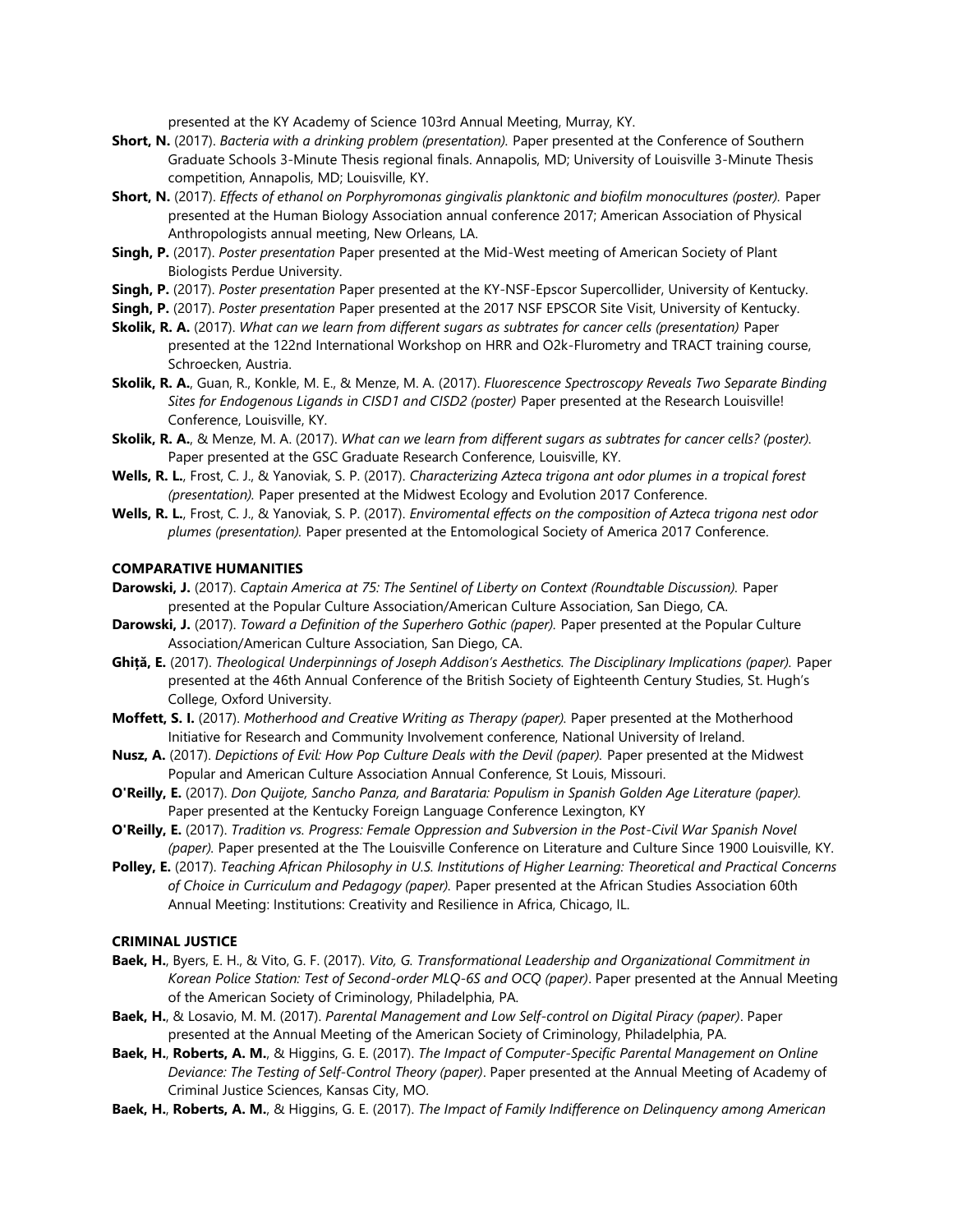*Indian Youth: A Test of General Strain Theory (paper)*. Paper presented at the Annual Meeting of Academy of Criminal Justice Sciences, Kansas City, MO.

Fisher, B., Swartz, K., Dawson-Edwards, C., Fritz, K., & **Higgins, E. M.** (2017). *Examining the link between racial disparities in school climate and school discipline (paper)*. Paper presented at the American Society of Criminology Conference, Philadelphia, PA.

#### **FINE ARTS**

**Saeed, Z.** (2017). *Best in Show Award.* Paper presented at the Society of Photographic Education (SPE) Conference Peoria, Illinois.

#### **GEOGRAPHY AND GEOSCIENCES**

- **Seay, G.** (2017). *Assessing the Curve Number Method for modeling urban watershed stormwater runoff across Louisville, Kentucky (poster)*. Paper presented at the Kentucky Water Resources Annual Symposium, Lexington, KY.
- **Seay, G.** (2017). *Assessing the Curve Number Method for modeling urban watershed stormwater runoff across Louisville, Kentucky (poster)*. Paper presented at the Kentucky GIS Conference, Louisville, KY
- **Seay, G.** (2017). *Potential for Groundwater Contamination Due to Oil Well Drilling in the Marcum Mill Karst Groundwater Basin, Metcalfe County, KY (paper)*. Paper presented at the ESRI Water Conference, Orlando, FL

#### **HISTORY**

- **Baumstarck, J.** (2017). *Black Baseball in Louisville, Kentucky (paper).* Paper presented at the New England Popular Culture/Americana Association Conference.
- **Baumstarck, J.** (2017). *Ethnicity and Race: International Issues (Panel Chair).* Paper presented at the New England Popular Culture/Americana Association Conference.
- **Baumstarck, J.** (2017). *Too Much Baseball? (paper).* Paper presented at the Society for American Baseball Research Conference, Pee Wee Reese Chapter.
- **Federico, J. P.** (2017). *In Between Sources: The Meaning of Replica Objects in Museum Education (paper).* Paper presented at the Brian Bertoti Innovative Perspectives in Graduate Research Conference, Virginia Tech, Blacksburg, VA.
- **Federico, J. P.** (2017). *Our Lady of the Milk: 'Non-Sectarianism' in La Leche League's Breastfeeding Advocacy (paper).* Paper presented at the McGill Center for Research on Religion Graduate Conference McGill University, Montreal, QC, Canada.
- **Federico, J. P.** (2017). *Since the Time of Eve': La Leche League and the Silencing of Historical Experiences of Breastfeeding and Motherhood (paper).* Paper presented at the Loyola History Graduate Student Conference Loyola University, Chicago, IL.

#### **MATHEMATICS**

- **Bandara, U.** (2017). *Multiple Change Point Estimation of DNA Copy Number using Next Generation Sequencing (NGS) Data (paper)*. Paper presented at the Mathematics Association of America Sectional Meeting, Berea College, Berea, KY.
- **Borjigin, S.** (2017). *An information theoretic thresholding technique based on particle swarm optimization (paper)*. Paper presented at the Mathematics Association of America Sectional Meeting, Berea College, Berea, KY.
- **Christensen, K.** (2017). *An Introductions to Groebner Bases (paper)*. Paper presented at the Graduate Student Seminar UofL.
- **Christensen, K.** (2017). *New Characterizations of Integral Domains (paper)*. Paper presented at the KY MAA section meeting NKU.
- **Gipson, R.** (2017). *Atomic and AP Semigroup Rings F[X;M] (paper)*. Paper presented at the Mathematics Association of America Sectional Meeting, Berea College, Berea, KY.
- **Gipson, R.** (2017). *A New Characterization of Principal Ideal Domains (paper)*. Paper presented at the 37th Annual Mathematics Symposium Western Kentucky University
- **Leach, T.** (2017). *Using Discerning to Axiomatically Characterize Approval Voting (paper)*. Paper presented at the 37th Annual Mathematics Symposium Western Kentucky University.
- **Luke, R.** (2017). *The Way-Below Relation and Maps on Res(L,M) (paper)*. Paper presented at the Mathematics Association of America Sectional Meeting, Berea College, Berea, KY.
- **Pervenecki, T.** (2017). *Density Dependent Phenology May Cause Allee Effect (paper)*. Paper presented at the American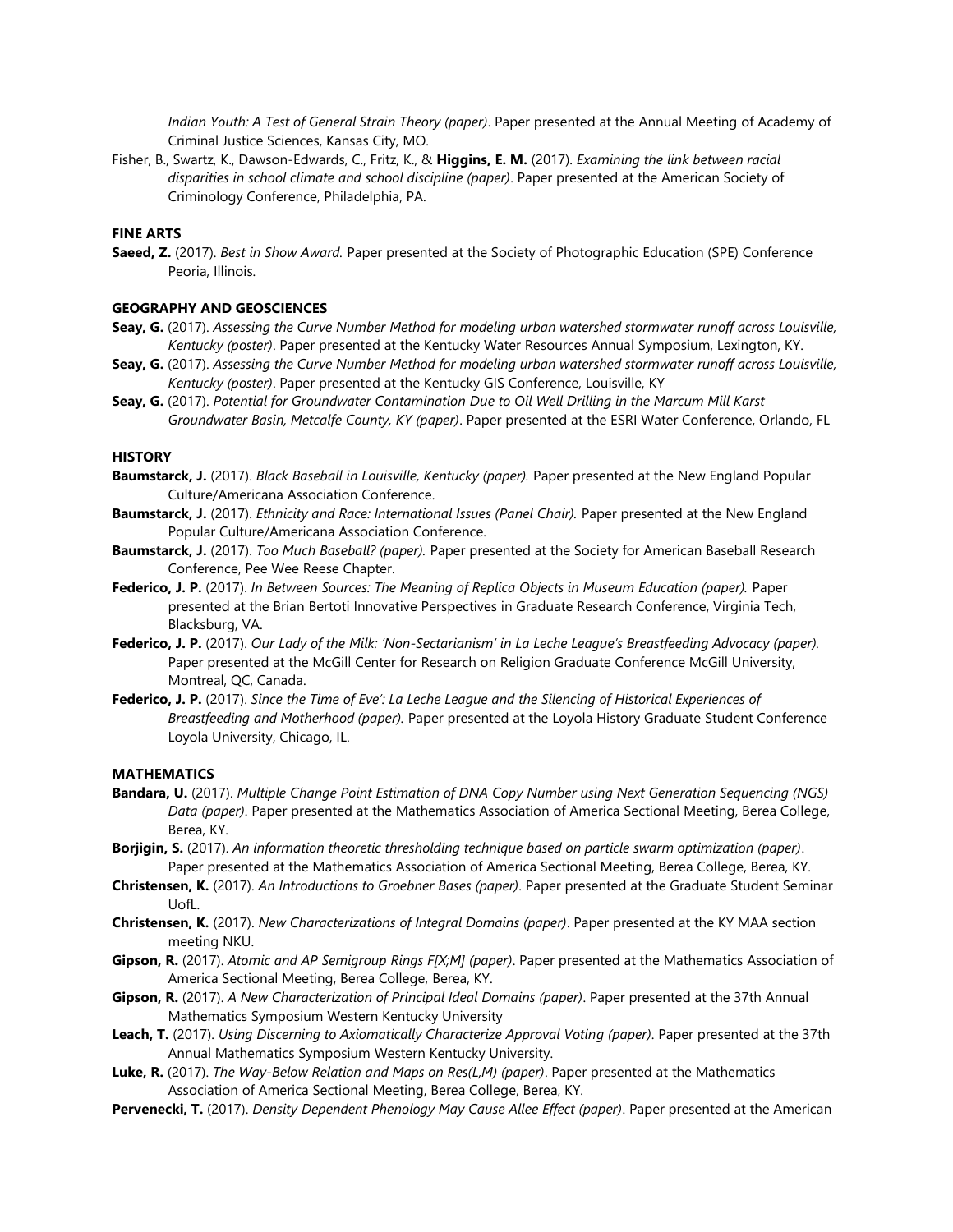Mathematical Society Student Chapter Meeting, Louisville, KY.

**Pervenecki, T.** (2017). *Density Dependent Phenology May Cause Allee Effect (paper)*. Paper presented at the Mathematics Association of America Sectional Meeting, Berea College, Berea, KY.

#### **PHYSICS & ASTRONOMY**

- **Alfailakawi, A.** (2017). *Exploring the Phase Diagram of Novel Iron-Oxychalcogenides (poster)*. Paper presented at the Modern Methods in Rietveld Refinement and Structural Analysis, Oak Ridge National Laboratory.
- **Dharmasena, R.** (2017). *High Energy Density and Durable Battery System for Electric Vehicles (paper)*. Paper presented at the National Science Foundation- EV-STS University of Alabama.
- **Ghithan, J. H.** (2017). *Avian Influenza Virus Immunosensor Using Single-Mode, Electro-Active, Integrated Optical Waveguide (paper)*. Paper presented at the Bio-Optics Design and Application (BODA), San Diego, CA.
- **Ghithan, J. H.** (2017). *Characterization of an Immunoassay Assembly on an Electro-Active Waveguide Platform (paper)*. Paper presented at the Advanced Photonics 2017 Congress, New Orleans, LA.
- **Ghithan, J. H.** (2017). *Novel Immunosensor Using Single-Mode, Electro-Active, Integrated Optical Waveguide (paper)*. Paper presented at the Graduate student regional research conference, Louisville, KY.
- **Ghithan, J. H.** (2017). *Rapid and Sensitive Waveguide Biosensor for Detection of H5N1 Influenza A Virus (poster)*. Paper presented at the Pittcon Conference and Expo, Chicago, IL.
- **Hoveyda, F.** (2017). *Magnetism and Magnetic Materials (paper)*. Paper presented at the Magnetism and Magnetic Materials, Pittsburgh PA.
- **Hoveyda, F.** (2017). *Magnetism as art (poster)*. Paper presented at the Magnetism and Magnetic Materials, Pittsburgh, PA.
- **Hoveyda, F.** (2017). *Session A47 (paper)*. Paper presented at the March Meeting, New Orleans LA.
- **Pathak, A.** (2017). *Searches for lepton-flavor-violating decays of the Higgs boson with the ATLAS experiment (paper)*. Paper presented at the 2017 Meeting of the APS Division of Particles and Fields, Fermi National Accelerator Laboratory.
- **Vitharana, A.** (2017). *Statistical Characteristics of Short-term Tidal Variability of DW1 in eCMAM30 and SABER (poster)*. Paper presented at the Coupling, Energetics and Dynamics of Atmospheric Regions (CEDAR), Keystone, Colorado.
- Yu, M., **Kah, C.**, & Jayanthi, C. (2017). *Two-Dimensional Boron Icosahedral Structures* Paper presented at the Materials Science and Technology David L. Lawrence Convention Center, Pittsburgh, Pennsylvania.
- **Zhang, C. Y.** (2017). *Computational design of a novel two dimensional InP nanostructure (paper)*. Paper presented at the March Meeting of American Physical Society, New Orleans, LA.
- **Zhao, R.** (2017). *Low temperature synthesis of graphene on arbitrary substrates and its transport properties (paper)*. Paper presented at the American Physical Society Meeting New Orleans, LA.

#### **PSYCHOLOGICAL & BRAIN SCIENCES**

- **Andrew, N.** (2017). *Individualized music for nursing home residents with dementia: A research/clinical collaboration (poster).* Paper presented at the International Association of Gerontology and Geriatrics World Congress, San Francisco, CA.
- **Arellano, B.**, **Gramszlo, C.**, **Mier-Chairez, J.**, **Lee, A.**, & Woodruff-Borden, J. (2017). *Emotional Control and Child Anxiety: The Moderating Role of Supportive Emotion Socialization (poster).* Paper presented at the Anxiety and Depression Association of America Conference, San Francisco, CA.
- **Assgari, A. A.**, Theodore, R. M., & Stilp, C. E. (2017). *Isolating sources of acoustic variability that diminish spectral contrast effects in vowel categorization (poster).* Paper presented at the 173rd Meeting of the Acoustical Society of America, Boston, MA.
- **Bego, C. R.**, Chastain, R. J., & DeCaro, M. S. (2017). *The Effect of Deliberate Practice on Representational Skills (poster).* Paper presented at the Physics Education Research Conference 2017: Mathematization and Physics Education Research, Cincinnati, OH.
- **Bego, C. R.**, Lyle, K. B., Ralston, P. A., & Hieb, J. (2017). *Retrieval Practice and Spacing in an Engineering Mathematics Classroom: Do the Effects Add Up (paper).* Paper presented at the 2017 ASEE/IEEE Frontiers in Education Conference, Indianapolis, IN.
- **Bego, C. R.**, Ralston, P. A., & Barrow, I. (2017). *An Intervention in Engineering Mathematics: Flipping the Differential Equations Classroom (paper).* Paper presented at the ASEE 2017: Where Engineering Education Takes Flight - From P-12 Through Life, Columbus, OH.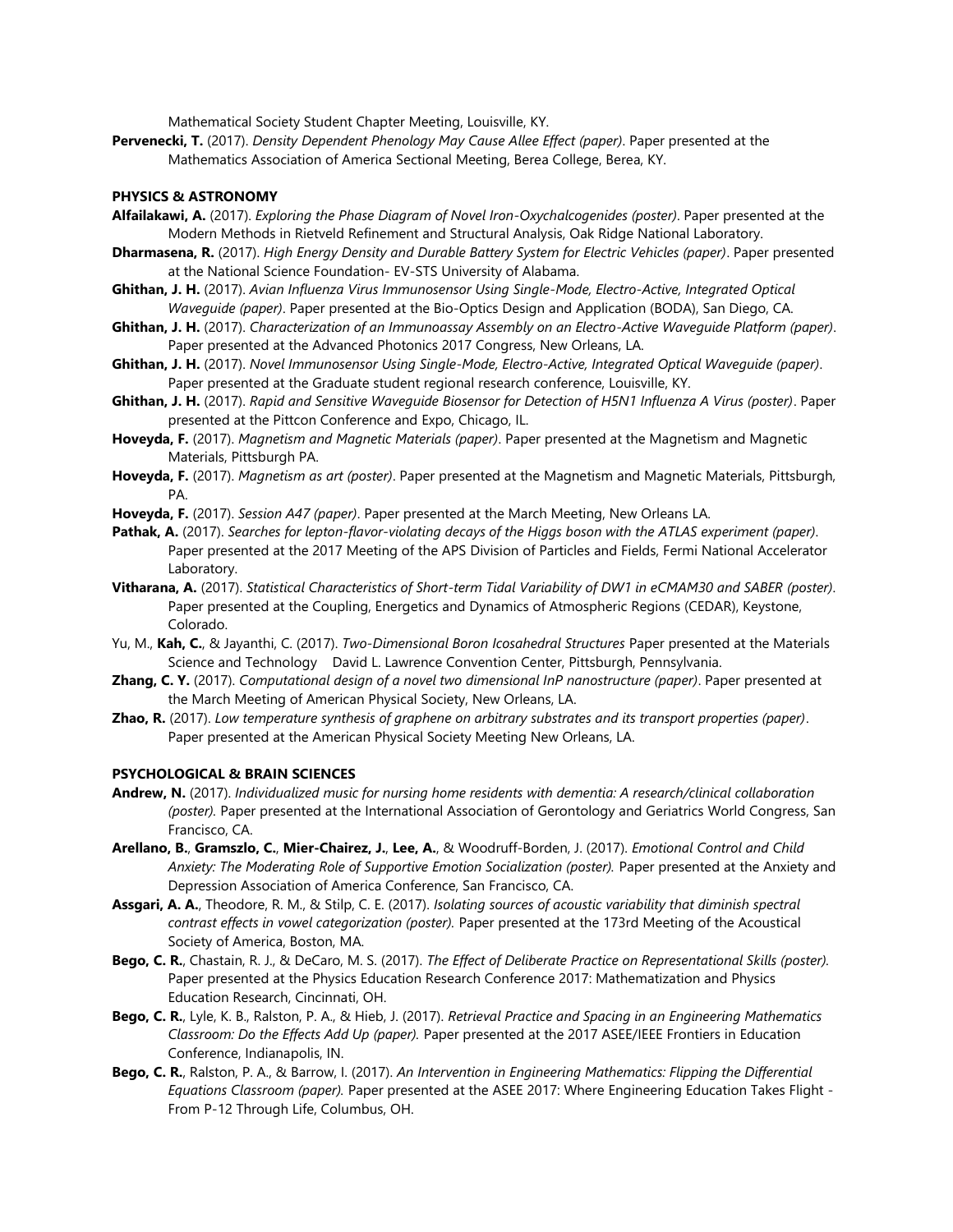- Borstad, A. L., Crawfis, R., **Phillips, K.**, Lowes, L., Worthen-Chaudhari, L., Maung, D., . . . Gauthier, L. V. (2017). *In-home delivery of Constraint-Induced Movement therapy via virtual reality gaming (presentation).* Paper presented at the Journal of Patient-Centered Research and Reviews.
- **Brosof, L. C.**, **Lee, A. H.**, & Levinson, C. A. (2017). *High Personal Standards but not Evaluative Concerns Perfectionism Moderates the Relationship between Intolerance of Uncertainty and Eating Disorder Symptoms Cross-sectionally and Prospectively Over Two Weeks (poster).* Paper presented at the Association of Behavioral and Cognitive Therapies Annual Convention, San Diego, CA.
- **Burke, N.**, **Hicks, A.**, Sephton, S. E., & Salmon, P. (2017). *Relation of Mindfulness and Self-Compassion to Affect in Undergraduates (poster).* Paper presented at the American Society for Psychological Sciences Conference, Boston, MA.
- **Calebs, B.**, Fewell, L., & Levinson, C. A. (2017). *Eating Disorder and Post-Traumatic Stress Disorder Symptoms in a Clinical and Non-Clinical Sample: Understanding Comorbidity through Network Analysis (poster).* Paper presented at the 2017 Anxiety and Depression Association of American Conference, San Francisco, CA.
- **Calebs, B.**, & Levinson, C. A. (2017). *The Relationship between Cultural Self-Construal and Anxiety Symptoms: A Network Analysis (poster).* Paper presented at the 2017 Association for Behavioral and Cognitive Therapies Convention, San Diego, CA.
- Cash, E., Rebholz, W., Albert, C., Fields, O., **Zimmaro, L.**, **Siwik, C.**, . . . Sephton, S. E. (2017). *Associations between the prognostic indicators rest/activity rhythm and diurnal cortisol profiles in patients with lung cancer (paper).* Paper presented at the PsychoNeuroImmunology Research Society 24th Annual Scientific Meeting, Galveston, TX.
- Ching, T. H. W., Williams, M., Siev, J., **Tellawi, G.**, Dowell, J., Schauldt, V., . . . Wetterneck, C. (2017). *Assessing sexual orientation-obsessive compulsive disorder symptoms: Development and validation of the sexual orientation worries and cognitions scale (SOWACS) (poster).* Paper presented at the 24th International OCD Foundation Annual Conference, San Francisco, CA.
- **Corley, W. B.**, & **McNeil, J. C.** (2017). *Exploring nontraditional characteristics of students in a freshman engineering course (paper).* Paper presented at the 2017 ASEE Annual Conference & Exposition Proceedings, Columbus, OH.
- **Corley, W. B.**, & **McNeil, J. C.** (2017). *Stickiness of Nontraditional Students in Engineering (paper).* Paper presented at the 2017 ASEE Annual Conference & Exposition Proceedings, Columbus, OH.
- Danovitch, J., **Jackson, M. R.**, & Lane, J. D. (2017). *Children's Belief in Testimony Based on Hearsay, Book, or Internet Sources (poster).* Paper presented at the Cognitive Development Society 2017, Portland, OR.
- **Dixon, K. C.**, **Olesen, N. M.**, Kondaurova, M., Woodruff-Borden, J., & Cashon, C. H. (2017). *Prosody of IDS and maternal negative affect: An investigation of mothers from a community sample (poster).* Paper presented at the Biennial Meeting of the Society for Research in Child Development, Austin, TX.
- **Fogleman, N. D.**, **Gramszlo, C.**, Rosen, P. J., & Woodruff-Borden, J. (2017). *Relation between intolerance of uncertainty and emotion regulation in children with ADHD (paper).* Paper presented at the Association for Behavioral and Cognitive Therapies, San Diego, CA.
- **Fogleman, N. D.**, **Leaberry, K. D.**, **Slaughter, K. E.**, **Walerius, D. M.**, & Rosen, P. J. (2017). *Emotion dysregulation linked to peer victimization among children with ADHD (poster).* Paper presented at the Association for Behavioral and Cognitive Therapies, San Diego, CA.
- **Fogleman, N. D.**, **Leaberry, K. D.**, **Slaughter, K. E.**, **Walerius, D. M.**, & Rosen, P. J. (2017). *Relation between emotion recognition and peer victimization among children with ADHD (paper).* Paper presented at the Association for Behavioral and Cognitive Therapies, San Diego, CA.
- **Geronimi, E. M. C.**, **Arellano, B.**, & Woodruff-Borden, J. (2017). *Linking mindfulness and executive function in children: The mediating role of intolerance of uncertainty (poster).* Paper presented at the Association for Behavioral and Cognitive Therapies Annual Convention, San Diego, CA.
- **Gramszlo, C.**, **Fogleman, N. D.**, Rosen, P. J., & Woodruff-Borden, J. (2017). *Intolerance of Uncertainty in Children with ADHD (paper).* Paper presented at the Association for Behavioral and Cognitive Therapies 51st Annual Convention, San Diego, CA.
- **Hicks, A.**, **Burke, N.**, & Salmon, P. (2017). *Minding your blessings: an exploration of gratitude and mindfulness as predictors of affect (poster).* Paper presented at the American Society for Psychological Sciences Conference, Boston, MA.
- **Hicks, A.**, & Salmon, P. (2017). *A Comparison of Two Measures of Gratitude and their Relation to Affective States (poster).* Paper presented at the Neglected Emotions Conference, University of Louisville, Louisville, KY.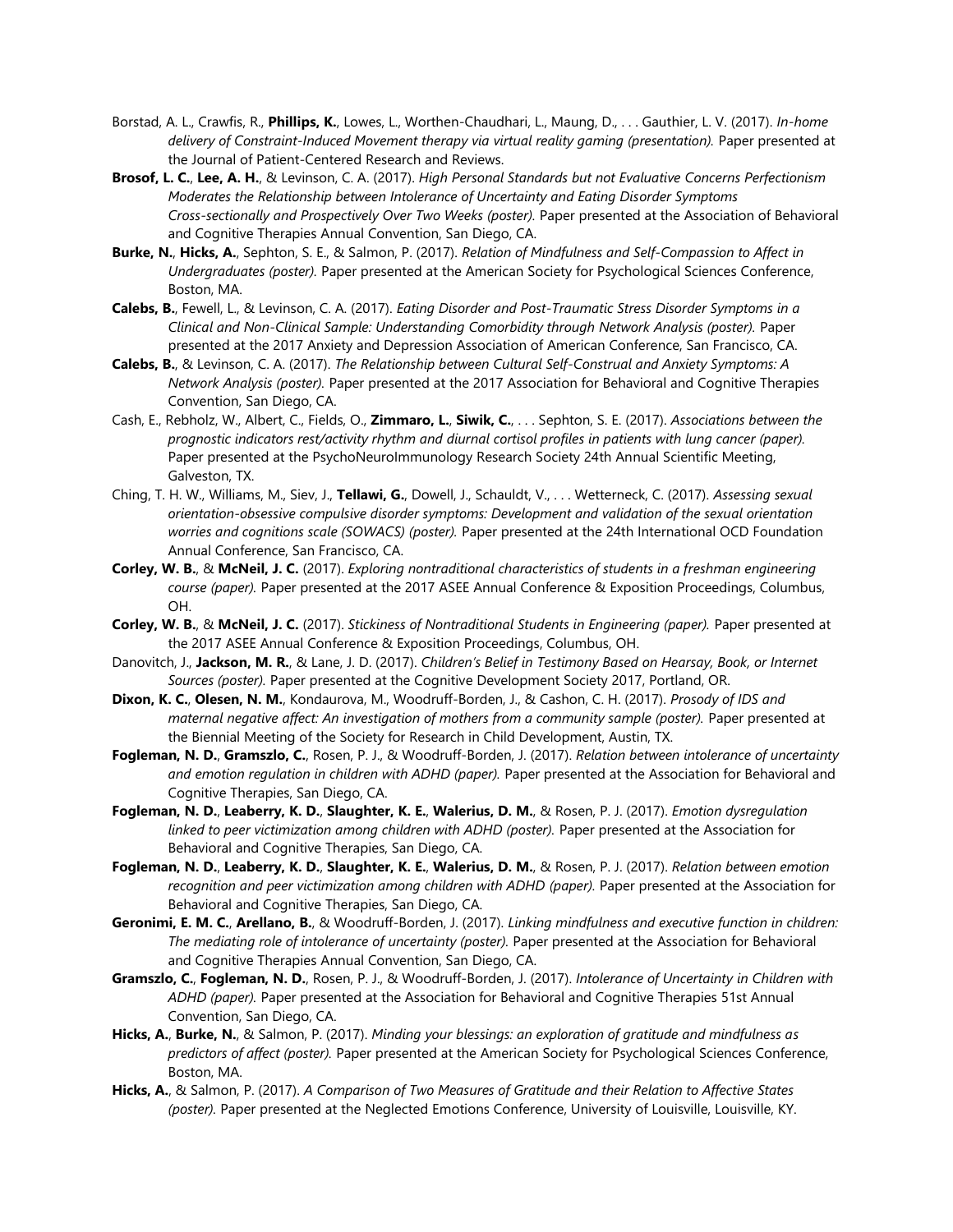- Hieb, J. L., **Corley, W. B.**, & McNeil, J. C. (2017). *Flipping calculus for engineering students: Pre-class assignments and readiness assessment strategies (paper).* Paper presented at the 2017 ASEE Annual Conference & Exposition Proceedings, Columbus, OH.
- **Holt, N. A.**, Pal, P., **Olesen, N. M.**, **Dixon, K. D.**, & Cashon, C. H. (2017). *Parent interaction disrupts 4-month-old infants' learning about causality during sticky mittens training (talk).* Paper presented at the Biennial Meeting of the Society for Research in Child Development, Austin, TX.
- **Hopkins, R. F.**, & Lyle, K. B. (2017). *Getting Away with Fake IDs?: Effects of Decision Time and Difference Prevalence on Face-Matching Errors (poster).* Paper presented at the twenty-ninth annual meeting of the Association for Psychological Science, Boston, MA.
- **Hopkins, R. F.**, Pinkston, M., & Lyle, K. B. (2017). *Why are People Less Accurate When Answering Follow-Up Questions Than When Freely Recalling a Criminal Event? (poster).* Paper presented at the fifty-eighth annual meeting of the Psychonomic Society, Vancouver, BC, Canada.
- **Jackson, M. R.**, & Danovitch, J. (2017). *Is Everything on the Internet Real?: Children Judge Information from Books and the Internet Similarly (poster).* Paper presented at the Cognitive Development Society 2017 Portland, OR.
- **Joseph, M. P.**, Eovino, J. N., Becerra, A. M., Speak, J. M., & Mervis, C. B. (2017). *Predictive validity of the MacArthur-Bates Communicative Development Inventory: Words & Sentences at age 30 months for language and intellectual abilities at age 48 months: Children with Williams syndrome (poster).* Paper presented at the Gatlinburg Conference on Research and Theory in Intellectual and Developmental Disabilities, San Antonio, TX.
- **Knight, L.**, Naaz, F., Siers, B., & Depue, B. (2017). *Does immediate versus diffuse threat evoke dissociable high-resolution functional imaging activation profiles from amygdala and bed-nucleus of the stria terminalis? (poster).* Paper presented at the Cognitive Neuroscience Society (CNS), San Francisco, CA.
- **Knight, L.**, Naaz, F., Siers, B., & Depue, B. (2017). *Explicit and Ambiguous Threat Processing Evoke Functionally Dissociable Activation Profiles in the Amygdala and Bed Nucleus of the Stria Terminalis (poster).* Paper presented at the Organization for Human Brain Mapping (OHBM), Vancouver, BC, Canada.
- **Leaberry, K. D.**, **Fogleman, N. D.**, **Slaughter, K. E.**, **Walerius, D. M.**, & Rosen, P. J. (2017). *Comorbidity predicts anger dysregulation among children with ADHD (paper).* Paper presented at the Association for Behavioral and Cognitive Therapies, San Diego, CA.
- **Leaberry, K. D.**, **Fogleman, N. D.**, **Walerius, D. M.**, **Slaughter, K. E.**, & Rosen, P. J. (2017). *Comorbid Internalizing and Externalizing Disorders Predict Negative Emotional Lability among Children with ADHD (poster).* Paper presented at the Society for Research in Child Development, Austin, TX.
- **Lee, A. H.**, **Brosof, L. C.**, & Woodruff-Borden, J. (2017). *Examining the Roles of Intolerance of Uncertainty and Perfectionism in Attentional Control (poster).* Paper presented at the Association of Behavioral and Cognitive Therapies Annual Convention, San Diego, CA.
- **Lee, A. H.**, & Woodruff-Borden, J. (2017). *Investigating the Influence of Socioeconomic Status on Family Functioning in Families with Preschool Children (poster).* Paper presented at the Association of Behavioral and Cognitive Therapies Annual Convention, San Diego, CA.
- Levinson, C. A., **Vanzhula, I. A.**, **Brosof, L. C.**, Michelson, L. M., **Calebs, B.**, & Fewell, L. K. (2017). *A Trial of Online Imaginal Exposure Therapy for Eating Disorder Related Fears in Individuals with Anorexia Nervosa. In Farrell, N (chair). A New Way Forward? Novel Applications of Exposure-Based Therapy in the Context of Eating Disorders (paper).* Paper presented at the Association for Behavioral and Cognitive Therapies, San Diego, CA.
- Levinson, C. A., **Vanzhula, I. A.**, & **Calebs, B.** (2017). *The Relationship Between Eating Disorder Cognitions and Behaviors: Using Intraindividual Network Analysis To Identify Personalized Intervention Targets. In Sarah David (chair). Intraindividual Network Analysis - Implications for Clinical Assessment and Individualized Treatment Planning (paper).* Paper presented at the Association for Behavioral and Cognitive Therapies, San Diego, CA.
- Lyle, K. B., **Leppanen, M. L.**, & Depue, B. E. (2017). *Unimanual dexterity positively predicts children's episodic memory: A behavioral and neuroimaging investigation (paper).* Paper presented at the fifty-eight annual meeting of the Psychonomic Society, Vancouver, BC, Canada.
- Martinez, J. H., Graham-LoPresti, J., Williams, M. T., Hughley, S., & **Sawyer, B. A.** (2017). *Race-Related Stress and Mental Health Outcomes among Black/African Americans: Clinical and Research Considerations (paper).* Paper presented at the Symposium for the Association for Behavioral and Cognitive Therapies, San Diego, CA.
- **McDermott, C.**, & Nguyen, S. (2017). *Visually impaired children's hope and happiness (poster).* Paper presented at the Society for Research on Child Development, Austin, TX.
- **McDermott, C.**, & Noles, N. (2017). *The Role of Age, Theory of Mind, and Linguistic Ability in Children's Understanding*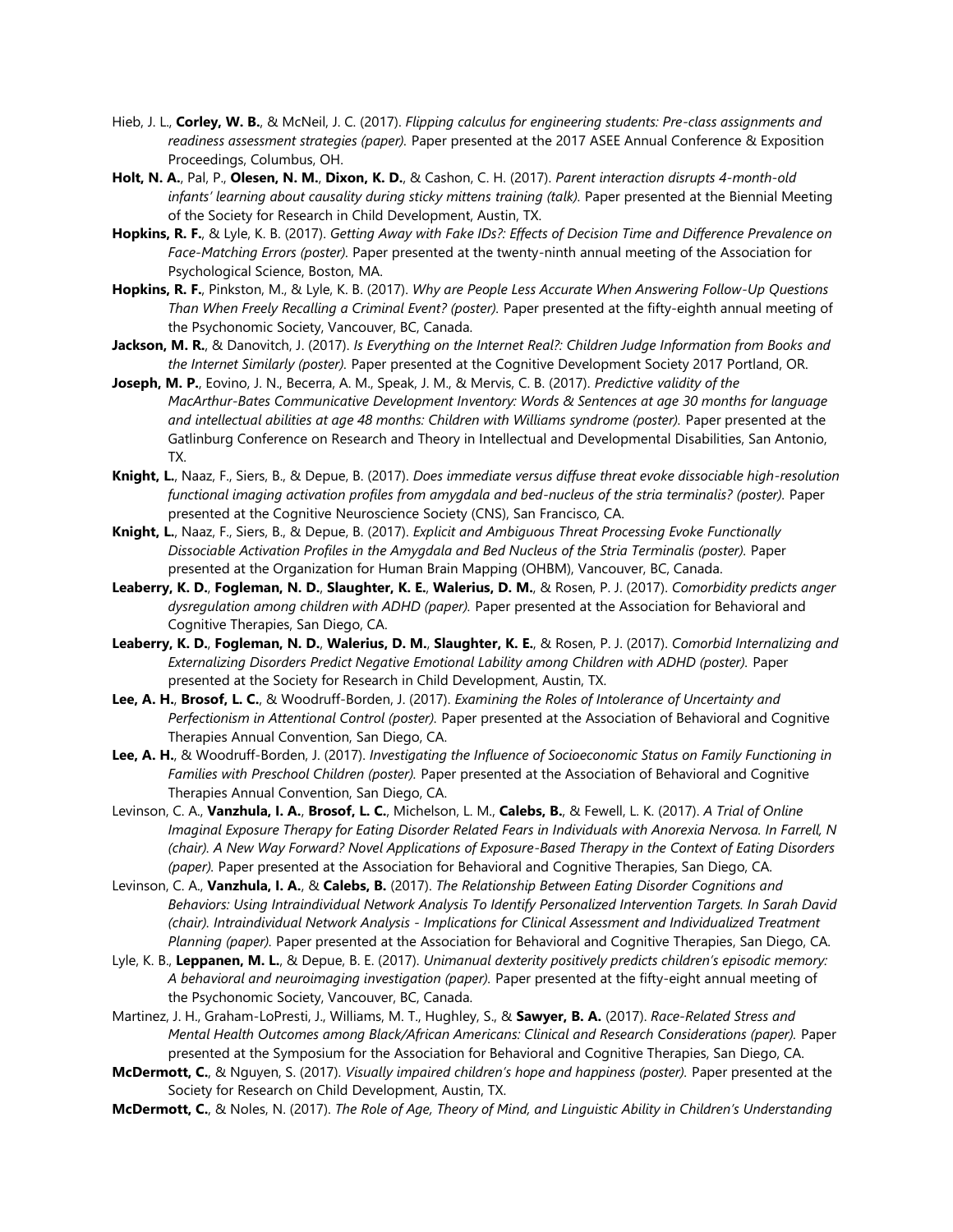*of Ownership (poster).* Paper presented at the Association for Psychological Science, Boston, MA.

- **McDermott, C.**, Noles, N., & Nguyen, S. (2017). *Developmental Changes in Categorizing Others into Multiple Social Roles (poster).* Paper presented at the Cognitive Development Society, Portland, OR.
- Meeks, S., **Shryock, S. K.**, & Van Haitsma, K. (2017). *Implementing evidence-based depression care in nursing homes: A treatment fidelity study (poster).* Paper presented at the International Association of Gerontological Societies, San Francisco, CA.
- Naaz, F., **Knight, L. K.**, Siers, B., **Patton, S. C.**, & Depue, B. E. (2017). *Neural changes related to the training of emotion regulation (poster).* Paper presented at the Meeting of the Organization for Human Brain Mapping, Vancouver, BC, Canada.
- Naaz, F., **Knight, L. K.**, Siers, B., Patton, S. C., & Depue, B. E. (2017). *Neural changes related to the training of emotion regulation (poster).* Paper presented at the Organization for Human Brain Mapping, Vancouver, BC, Canada.
- Noles, N., & **McDermott, C.** (2017). *Can Ownership Rules Be Suspended? (poster).* Paper presented at the Cognitive Development Society, Portland, OR.
- Noles, N., & **McDermott, C.** (2017). *Children's evaluations of ownership transgressions (paper).* Paper presented at the Society for Research on Child Development, Austin, TX.
- Noles, N., & **McDermott, C.** (2017). *Children's reasoning about different kinds of property transfers (poster).* Paper presented at the Society for Research on Child Development, Austin, TX.
- Noles, N., & **McDermott, C.** (2017). *Do Children Judge Ownership Transgressions to be Conventional or Moral Violations? (poster).* Paper presented at the Association for Psychological Science, Boston, MA.
- **Olesen, N. M.**, **Dixon, K. C.**, **Holt, N. A.**, Dale, L. E., & Cashon, C. H. (2017). *Do Babies See Faces in Face, Face-Like, and Ambiguous Stimuli? Pareidolia in Infancy (poster).* Paper presented at the Cognitive Development Society, Portland, OR.
- **Patton, S. C.**, & Newton, T. L. (2017). *Recruiting community women with histories of coercive controlling violence (poster).* Paper presented at the International Society for Traumatic Stress Studies, Chicago, IL.
- **Phillips, K.**, Salmon, P., **Siwik, C.**, Rebholz, W., Cash, E., Litvan, I., . . . Sephton, S. E. (2017). *A dyadic MBSR intervention for Parkinson's disease patients/caregivers: Effects on distress, cortisol, and inflammation. Oral Session on Inflammation and Relationships Through the Lifespan (paper).* Paper presented at the PsychoNeuroImmunology Research Society 24th Annual Scientific Meeting, Galveston, TX.
- **Phillips, K.**, **Siwik, C.**, **Hicks, A.**, Salmon, P., Cash, E., Litvan, I., . . . E., S. S. (2017). *Exploration of dyadic associations of anxiety and diurnal cortisol among Parkinson's disease patient/caregiver dyads (paper).* Paper presented at the American Psychosomatic Society Mid-Year Meeting – Emotions in Social Relationships: Implications for Health and Disease, Berkeley, CA.
- **Pitts, C. H.**, & Mervis, C. B. (2017). *Cognitive profile of Children with Williams syndrome as measured by the Differential Ability Scales-II School-Aged Battery (poster).* Paper presented at the Gatlinburg Conference on Research and Theory in Intellectual and Developmental Disabilities, San Antonio, TX.
- Rebholz, W. N., Cash, E., **Siwik, C.**, **Phillips, K.**, Albert, C., **Zimmaro, L.**, . . . Sephton, S. E. (2017). *Pro-inflammatory, chemotactic, and anti-inflammatory cytokine responses associate with HPA, but not SNS, function in lung cancer patients (paper).* Paper presented at the Psychoneuroimmunology Research Society 24th Annual Scientific Meeting, Galveston, TX.
- Rosen, P. J., **Leaberry, K. D.**, **Walerius, D. M.**, **Fogleman, N. D.**, & **Slaughter, K. E.** (2017). *Physiological emotion dysregulation among children with ADHD is predicted by comorbid internalizing disorders (paper).* Paper presented at the Society for Research in Child Development, Austin, TX.
- **Saeedi, M. S.**, & DeCaro, M. D. (2017). *Person or Process? The Focus of Evaluative Monitoring in High-Pressure Situations Impacts Executive Attention (poster).* Paper presented at the Midwestern Conference on Cognitive Science, Oxford, OH.
- **Sawyer, B. A.**, Kim, M., Asnaani, A., Hong, J., Williams, A. I., & Sannisha, D. (2017). *How do we effectively improve engagement in evidence-based therapies for individuals from diverse backgrounds? Suggested strategies, current efforts, and how to move forward (panel discussion moderator)*.
- **Shryock, S. K.**, & Meeks, S. (2017). *Social relationships among adult theater audience members (poster).* Paper presented at the International Association of Gerontological Societies, San Francisco, CA.
- **Siwik, C.**, **Phillips, K.**, Salmon, P., Litvan, I., Filoteo, J. V., Rebholz, W., . . . Sephton, S. E. (2017). *An MBSR Intervention for Parkinson's Disease Patients and Caregiving Partners: Effects on Distress, Social Support, Cortisol, and Inflammation (poster).* Paper presented at the American Psychosomatic Society Mid-Year Scientific Conference, Berkeley, CA.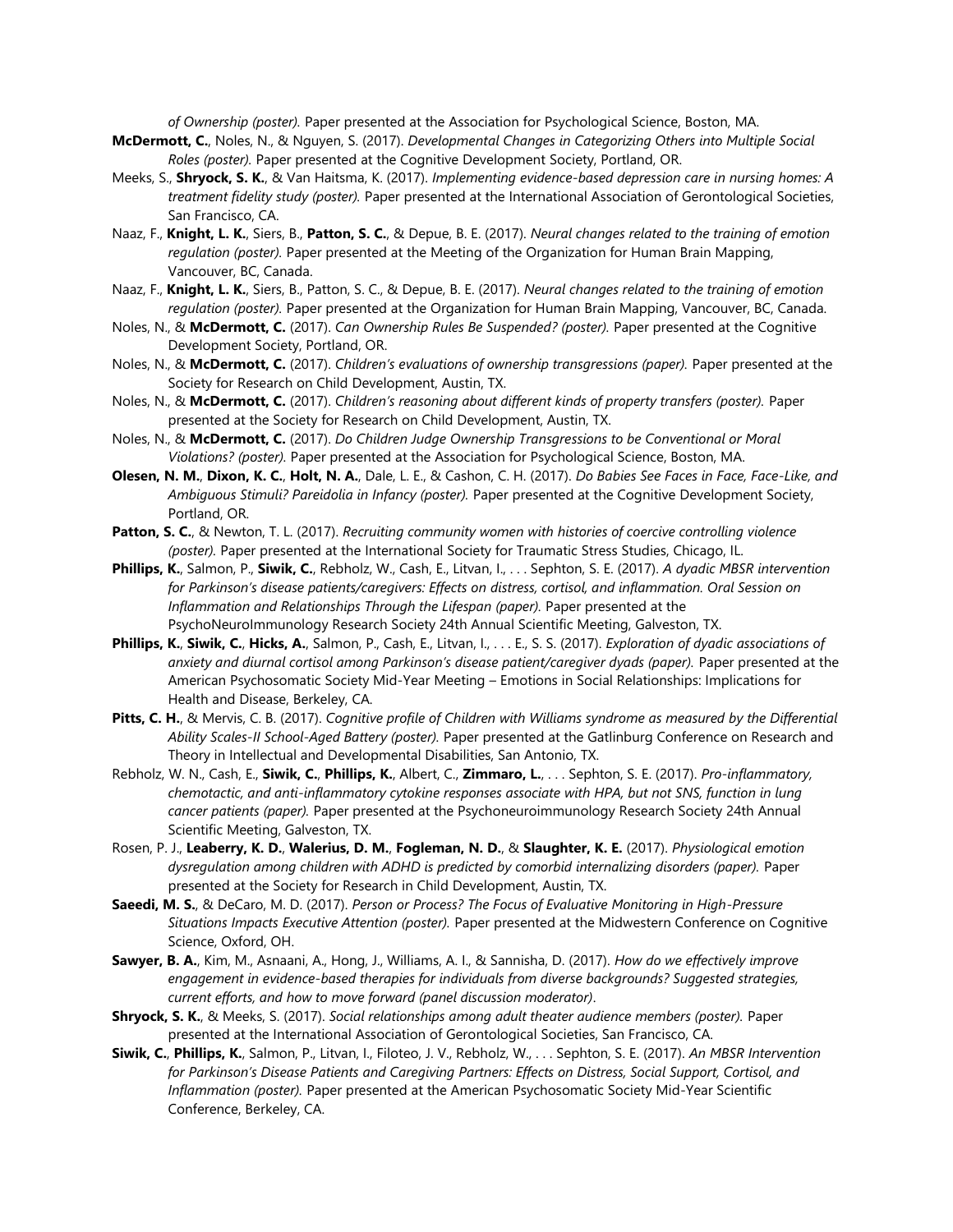- **Siwik, C.**, Rebholz, W., **Phillips, K.**, Cash, E., Dhabhar, F. S., Barve, S., . . . Sephton, S. E. (2017). *Sense of coherence in lung cancer patients: Association with coping, immune function, and fatigue (paper).* Paper presented at the Psychoneuroimmunology Research Society 24th Annual Scientific Meeting, Galveston, TX.
- **Siwik, C. J.**, **Phillips, K.**, Salmon, P., Litvan, I., Filoteo, V., Rebholz, W., . . . Sephton, S. E. (2017). *An MBSR intervention for Parkinson's disease patients and caregiving partners: Effects on distress, social support, cortisol and inflammation (paper).* Paper presented at the American Psychosomatic Society Mid-Year Meeting – Emotions in Social Relationships: Implications for Health and Disease, Berkeley, CA.
- **Slaughter, K.**, **Leaberry, K.**, **Walerius, D.**, **Fogleman, N.**, & Rosen, P. (2017). *Parent-Child Agreement on Children's Emotion Management Style (poster).* Paper presented at the Society for Research in Child Development, Austin, TX.
- **Slaughter, K. E.**, **Fogleman, N. D.**, **Leaberry, K. L.**, **Walerius, D. M.**, & Rosen, P. J. (2017). *Reactive and proactive aggression in children with emotional lability and ADHD (paper).* Paper presented at the Association for Behavioral and Cognitive Therapies, San Diego, CA.
- **Slaughter, K. E.**, **Leaberry, K. D.**, **Fogleman, N. D.**, **Walerius, D. M.**, & Rosen, P. J. (2017). *Parent-child agreement on children's emotion management style (poster).* Paper presented at the Society for Research in Child Development, Austin, TX.
- **Smith, R.**, **Altman, J. K.**, & Meeks, S. (2017). *Mental health care and the LGBT population in long-term care: Competency, training, and barriers (poster).* Paper presented at the IAGG World Congress, San Francisco, CA.
- Stilp, C. E., & **Assgari, A. A.** (2017). *Filtered and unfiltered sentences produce different spectral context effects in vowel categorization (poster).* Paper presented at the 174th Meeting of the Acoustical Society of America, New Orleans, LA.
- **Vanzhula, I. A.**, & Levinson, C. A. (2017). *Shared Vulnerabilities for Social Anxiety, Binge Eating, and Obesity (poster).* Paper presented at the Association for Behavioral and Cognitive Therapies Convention, San Diego, CA.
- Velleman, S. L., **Huffman, M. J.**, & Mervis, C. B. (2017). *Early phonological systems of children with Williams syndrome (paper).* Paper presented at the Asia Pacific Conference on Speech, Language, and Hearing, Narita, Japan.
- **Ward, J. F.**, Stetson, B. A., **McDonough, S. R.**, McKiel, C., & Mokshagundam, S. (2017, Mar). *Illness Beliefs of Specialty Clinic Patients with Type 2 Diabetes Prescribed Insulin.* Paper presented at the Annals of Behavioral Medicine.
- **Warnecke, A. J.**, **Davis, D. M.**, Manley, K., McKendree, C., & Lewine, R. (2017). *Emotional obstacles to academic success in stress and trauma exposed economically disadvantaged students (poster).* Paper presented at the International Society for Traumatic Stress Studies, Chicago, IL.
- **Zimmaro, L. A.**, Segerstrom, S., Cash, E., **Siwik, C.**, **Phillips, K.**, Rebholz, W., & Sephton, S. E. (2017). *Moderating Role of Mindfulness on Daily Affect and Cortisol in Lung Cancer Patients (paper).* Paper presented at the American Psychosomatic Society 75th Annual Scientific Conference, Sevilla, Spain.

#### **SOCIOLOGY**

- **Allen, J. R. I.** (2017). *Graduate Student Paper Competition*. Paper presented at the Mid-South Sociological Association 2017, Chattanooga, TN.
- **Allen, J. R. I.** (2017). *Muslim American Men and Stigma (paper)*. Paper presented at the University of Louisville Graduate Research Conference 2017, Louisville, KY.
- **Allen, J. R. I.** (2017). *New Research and Innovation Round Table (paper)*. Paper presented at the North Central Sociological Association 2017, Indianapolis, IN.
- **Holland, J.** (2017). *Evangelization and Growth Among Catholic Lay Associates in the United States and Canada (paper)*. Paper presented at the Society for the Scientific Study of Religion Annual Meting, Washington, DC.
- **Holland, J.** (2017). *How the Catholic Church in the United States Accommodates People with Disabilities: A Focus on Diocesan Strategies (paper)*. Paper presented at the Mid-South Sociological Association, Chattanooga, TN.
- **Holland, J.**, & Coll, E. (2017). *The Impact of Socioeconomic Class Towards Views on Online College Education (paper)*. Paper presented at the Southern Sociological Society Annual Meeting, Greenville, SC.
- **Newton, J.** (2017). *If We Don't Talk About It, They'll Never Go Away: An Examination of the Experiences of and Reactions to Stigma by a Diverse Population of Adoptive Parents in the United States (paper)*. Paper presented at the Mid-South Sociological Association, Chattanooga, TN
- **Pugh, J. K.**, & Roelfs, D. J. (2017). *You'll never leave Harlan alive: Life expectancy disparities in coal producing U.S. counties, 2010 (paper)*. Paper presented at the Annual Meeting of the Southern Demographic Association, Morgantown, WV.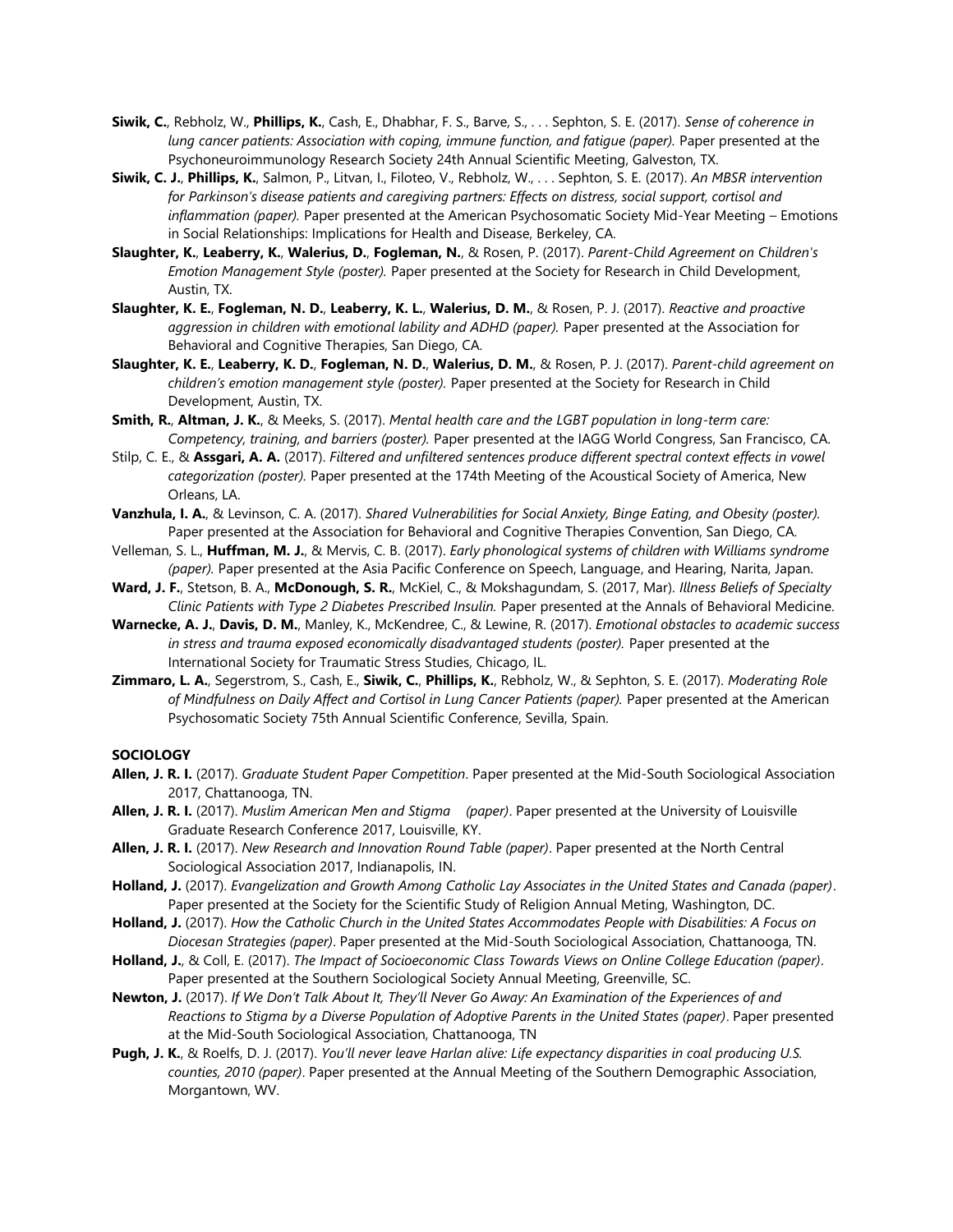# *Artwork, Films, and Creative Activities*

# **FINE ARTS**

**Burke, T.** (2017). Locust Grove Historic Home (actor). Louisville, KY.

- **Burke, T.** (2017). Powered by Creativity. Jeffersonville, IN.
- **Burke, T.** (2017). University of Louisville Student Exhibition. Schneider Hall Galleries.
- **Burke, T.** (2017). University of Louisville Writing Center Exhibition. Louisville, KY.
- **Burke, T.** (2017). Waupee and the Star Maiden (Composer, sound designer, musician, and vocalist ).
- **Goodlett, S.** (2017). Artist Among Us Kaviar Forge & Gallery
- **Goodlett, S.** (2017). Donate Without Loss. Kaviar Forge & Gallery
- **Goodlett, S.** (2017). LVA Artbelle vignette
- **Goodlett, S.** (2017). WXOX 97.1 ARTxFM Artbelle interview with Keith Waitts
- **Miller, D.** (2017). Animalia. Asheville, NC: Blue Spiral One Gallery.
- **Miller, D.** (2017). Bio Life. New Albany, IN: Carnegie Center for Art and History.
- **Miller, D.** (2017). Cost of the Cold (Animation). Louisville, KY: The Short Film Festival, Speed Museum.
- **Miller, D.** (2017). L'Inspecteur Gin (commissioned limited-edition artist label): Copper & Kings Distillery.
- **Miller, D.** (2017). New Drawings by Douglas Miller. Chicoutimi, Quebec: Galerie d'art la Corniche.
- **Miller, D.** (2017). The World is All That Does Not Befall Us (commissioned front cover of a book of prose by Thomas Walton and Gertrude Stein). Ravenna Press Books.
- **Saeed, Z.** (2017). Overshadowed Exhibit. Louisville, KY: Cressman Gallery.
- **Saeed, Z.** (2017). Photo Biennial (Gallery Show).
- **Saeed, Z.** (2017). Works shown as part of the screening of Human Flow. Louisville, KY: Speed Museum.
- **Stewart, M.** (2017). Annual Spring Student Exhibition. Louisville, KY: University of Louisville.
- **Stewart, M.** (2017). Art in the Park Picnic (HITE's printmaking and paper crafts demonstration). Louisville, KY: Speed Art Museum.
- **Stewart, M.** (2017). East of the Sun, West of the Moon, Cut paper, 3 ½ x 5 ft. (commissioned). Louisville KY Oskar's Slider Bar.
- **Stewart, M.** (2017). Electroacoustic Video Art Recital: A Sound & Image Collaboration Between University of Louisville School of Music & HITE Art Institute. Louisville, KY: Bird Hall, UofL.
- **Stewart, M.** (2017). Mazin Juried Art Exhibition. Louisville, KY: Jewish Community Center.
- **Szwedzinski, K.** (2017). Apocalypse: A Collaborative Book Project. Louisville, KY: University of Louisville.
- **Szwedzinski, K.** (2017). Artists in Our Midst. Louisville, KY: Kaviar Forge Gallery.
- **Szwedzinski, K.** (2017). Artists Talk. Tallahassee, FL: Pyramid Incorporated, Creative Center for Adults with Developmental Barriers.
- **Szwedzinski, K.** (2017). Descent: A Collaborative Book Project. Louisville, KY: University of Louisville.
- **Szwedzinski, K.** (2017). Glass Show. La Grange, KY Gallery 104.
- **Szwedzinski, K.** (2017). Printmaking Workshop, Creative Catalyst Summer Workshop Series. Jacksonville, FL: Indigo Art Therapy Studio.
- **Szwedzinski, K.** (2017). Relative Perspective (Two person exhibition). Louisville, KY: Gallery K.
- **Szwedzinski, K.** (2017). Student Exhibition. Louisville, KY: Schneider Galleries.

**Szwedzinski, K.** (2017). Terminus: Portfolio Exchange, SGCI Archives. Kennesaw, GA: Zuckerman Museum of Art.

# **GEOGRAPHY AND GEOSCIENCES**

**Braunecker, A.** (Cartographer). (2017). Digital Map for the exhibit Civil Rights in Kentucky

# *Grants*

# **BIOLOGY**

**Angermeier, J.** (2017). Graduate Network in Arts and Sciences (GNAS) \$250.

**Basyal, B.** (2017). Kentucky Academy of Science Marcia Athey and Botany Funds \$2,322.40.

**Belott, C. J.** (2017). Graduate Network in Arts and Sciences (GNAS) \$250.

**DeWhatley, M.** (2017). Biology Graduate Student Association Research \$100.

**Freundlich, G.** (2017). GSC \$500.

**Gora, E. M.** (2017). Graduate Research Fellowship, National Science Foundation \$12,000 per year.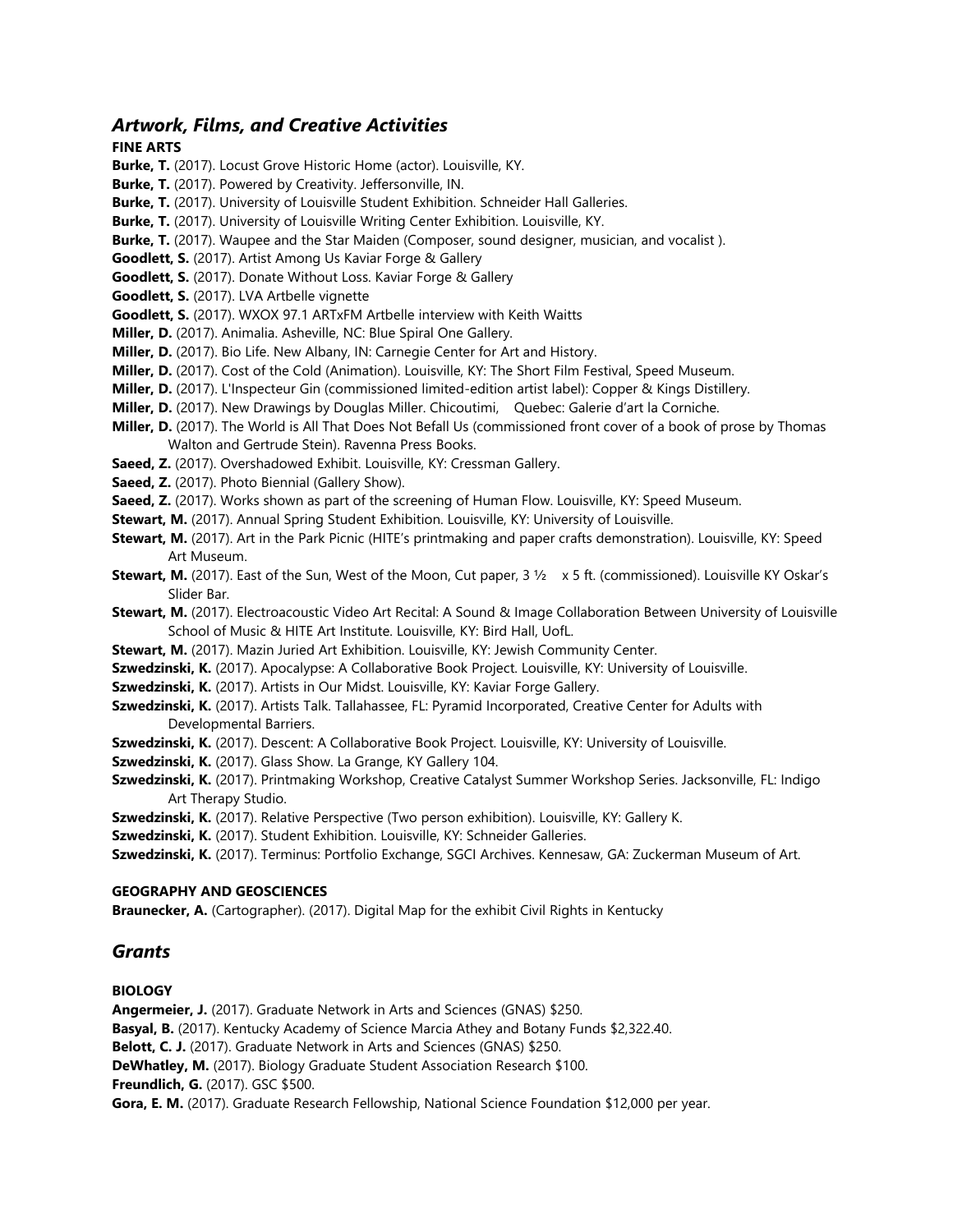**Gora, E. M.** (2017). Graduate Research Internship, National Science Foundation \$5,000.

**Gora, E. M.** (2017). Short-term Fellowship, Smithsonian Tropical Research Institute \$7,000.

**Janis, B.** (2017). NIH Excite \$50,000.

**Janis, B.** (2017). NSF Local ICorps \$2,500.

**Janis, B.** (2017). A&S Graduate Student Research Award \$1,000

**Khanal, S.** (2017). Graduate Network in Arts and Sciences (GNAS) \$250.

**Kuppireddy, V. S.** (2017). Asilomar Conference Travel Grant \$400.

**Kuppireddy, V. S.** (2017). GSC Research Fund \$500.

**Kuppireddy, V. S.** (2017). GSC Travel Grant \$350.

**Mendoza, H.** (2017). College of Arts and Sciences Research Grant \$1,000.

- **Mendoza, H.** (2017). Graduate Network in Arts and Sciences \$350.
- **Nason, L.** (2017). BGSA research grant (intermural) \$30.

**Nason, L.** (2017). Woody Boebinger Memorial Scholarshop \$900 Kentucky Society of Natural History.

**Prince, D. C.** (2017). U of L GSC Fall 2017 Travel Award \$200.

**Rathnaweera, J.** (2017). Dept. of Biology grant \$1,152.84.

**Ray-King, K.** (2017). U of L Travel Grant \$300.

**Reid, M. L.** (2017). NSF Doctoral Dissertation Improvement Grant \$18,547: National Science Foundation.

**Short, N.** (2017). University of Louisville Biology Graduate Student Association \$100.

**Short, N.** (2017). University of Louisville Graduate Student Council \$350.

**Skolik, R.** (2017). Arts and Sciences Research & Creative Activities Grant \$1,000.

**Skolik, R.** (2017). OROBOROS Academica Travel Grant \$1,500.

**Tsai, M. C.** (2017). Graduate Network in Arts and Sciences (GNAS) \$100.

**Tsai, M. C.** (2017). Graduate Student Research and Creative Activities \$954.

# **CRIMINAL JUSTICE**

**Hinton, J.** (2017). Cybersecurity Workforce Education Program \$580,000

# **FINE ARTS**

**Goodlett, S.** (2017). 2017 BecVar Artist Residency.

**Saeed, Z.** (2017). Kentucky Arts Council \$2,500.

**Saeed, Z.** (2017). Kentucky Documentary Photographic Project \$2,500.

**Stewart, M.** (2017). Dr. Judith Temple Scholarship \$920 (Vol. \$920): Arrowmont School of Art

**Szwedzinski, K.** (2017). 2017 Partnership Scholarship \$800: UrbanGlass, Brooklyn, New York

**Szwedzinski, K.** (2017). 2017 SGCI Student and Emerging Professionals Grant \$500: Southern Graphics Council International, Atlanta, GA.

**Szwedzinski, K.** (2017). 2017 Work Study Scholarship \$1,200: Penland School of Crafts, Penland, NC.

# **GEOGRAPHY AND GEOSCIENCES**

**Seay, G.** (2017). Modeling urban watershed runoff response for a series of storm events, Louisville, Kentucky \$4,844. Louisville, KY Kentucky Water Resources Research Institute.

#### **HISTORY**

**Braunecker, A.** (2017). Graduate Student Council Research Grant to research thesis topic during Summer 2018 at New York Public Library's special collections: UofL Graduate Student Council.

- **O'Daniel, H.** (2017). George C. Herring Prize for the best essay written by a History graduate student in the state of Kentucky: Kentucky Association of Teachers of History.
- **O'Daniel, H.** (2017). Graduate Dean's Citation, University of Louisville
- **O'Daniel, H.** (2017). Kentucky Public History Intern Award Kentucky Historical Society.

# **PHYSICS & ASTRONOMY**

- **Ghithan, J. H.** (2017). Arts and sciences research and creative activities grant award \$1,000.
- **Ghithan, J. H.** (2017). Graduate Network in Arts and Sciences (GNAS) \$100.
- **Ghithan, J. H.** (2017). GSC travel scholarship \$200.
- **Ghithan, J. H.** (2017). research grant from the GSC at UofL \$500: GSC.